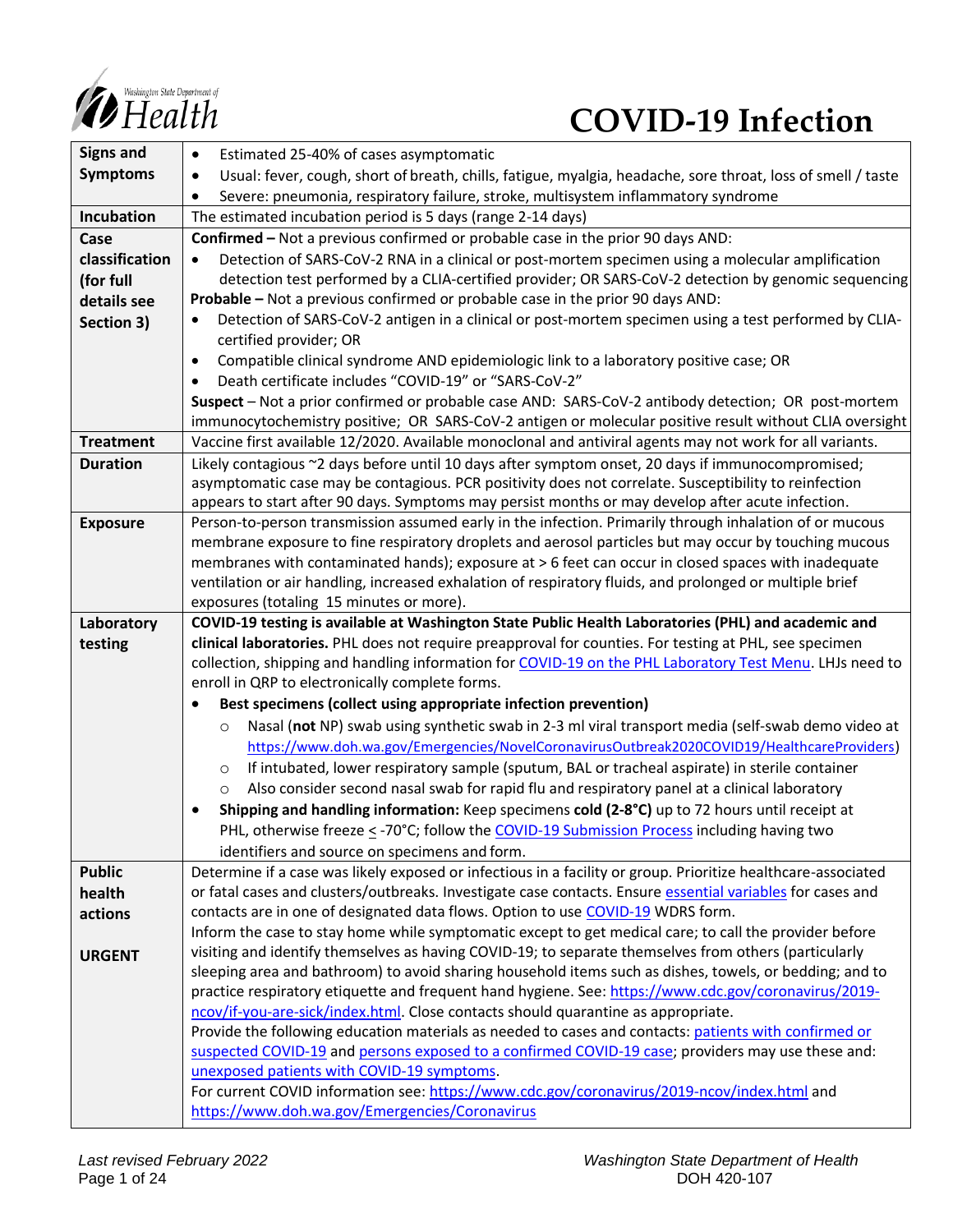# **COVID-19 Infection – General**

# **1. DISEASE REPORTING**

# **A. Purpose of Reporting and Surveillance**

- 1. To identify infections due to COVID-19.
- 2. To prevent the spread of COVID-19.

# **B. Legal Reporting Requirements**

- 1. Healthcare providers: **immediately notifiable to local health jurisdiction including point-of-care tests**
- 2. Healthcare facilities: **immediately notifiable to local health jurisdiction**
- 3. Laboratories: **immediately notifiable to local health jurisdiction** including **negative results** [https://doh.wa.gov/emergencies/covid-19/healthcare-providers/reporting-test](https://doh.wa.gov/emergencies/covid-19/healthcare-providers/reporting-test-results)[results](https://doh.wa.gov/emergencies/covid-19/healthcare-providers/reporting-test-results)
- 4. Local health jurisdictions: **immediately notifiable to Washington State Department of Health (DOH) Office of Communicable Disease Epidemiology (CDE)** [https://www.doh.wa.gov/Portals/1/Documents/1600/coronavirus/EmergencyRuleReporti](https://www.doh.wa.gov/Portals/1/Documents/1600/coronavirus/EmergencyRuleReportingCOVIDTesting.pdf) [ngCOVIDTesting.pdf](https://www.doh.wa.gov/Portals/1/Documents/1600/coronavirus/EmergencyRuleReportingCOVIDTesting.pdf)
- 5. Employers: outbreaks or suspected transmission in the workplace notifiable to the local health jurisdiction (Governor order July 2020)

# **C. Local Health Jurisdiction Investigation Responsibilities**

- 1. Contact CDE (206-418-5500 or 877-539-4344) with concerns about COVID-19 clusters.
- 2. Determine exposures and contacts as indicated. Ensure that appropriate infection control practices are implemented if testing is pending.
- 3. For confirmed and antigen-positive probable cases, complete either a CREST interview or enter the case into the Washington Disease Reporting System (WDRS) as a Coronavirus case and the Disease as COVID-19. Investigate all identified contacts of confirmed or antigen-positive cases and household and intimate contacts of other probable cases. See Case-Contact guidance or contact PHOCIS (206-418-5700).
- 4. For outbreak reporting to Department of Health there are four options for LHJs:
	- a. Create an outbreak event in WDRS and link all outbreak-associated cases. To get needed Outbreak Manager permission contact [covid19wdrsdevs@doh.wa.gov.](mailto:covid19wdrsdevs@doh.wa.gov) Do not link household contacts of outbreak-associated cases or others not actually present at the outbreak setting. A [training video](https://lnks.gd/l/eyJhbGciOiJIUzI1NiJ9.eyJidWxsZXRpbl9saW5rX2lkIjoxMDAsInVyaSI6ImJwMjpjbGljayIsImJ1bGxldGluX2lkIjoiMjAyMDA3MjIuMjQ3Mjc2NzEiLCJ1cmwiOiJodHRwczovL3JlZ2lzdGVyLmdvdG93ZWJpbmFyLmNvbS9yZWNvcmRpbmcvNDg1MDg1NDM5NDg0OTUzNzU1MiJ9.lb9LjF54hRUcexlc3RQEsJ6skJZWA6BG_SHmNbceHpo/s/679457365/br/81358389291-l) (start at minute 9:40) has step-by-step information, slides, and a template for a roster upload OR
	- b. Send a complete [COVID-19 Outbreak Determination/Investigation Form \(wa.gov\)](https://www.doh.wa.gov/Portals/1/Documents/5100/420-033-ReportForm-COVID19-Outbreak.pdf) by email to [doh-ncov-epi@doh.wa.gov](mailto:doh-ncov-epi@doh.wa.gov) or fax to Communicable Disease Epidemiology 206-364-1060 OR
	- c. Roster upload: complete a line list [Excel file training video in item (a)] and send to [doh-ncov-epi@doh.wa.gov](mailto:doh-ncov-epi@doh.wa.gov) for roster upload and WDRS outbreak event ID creation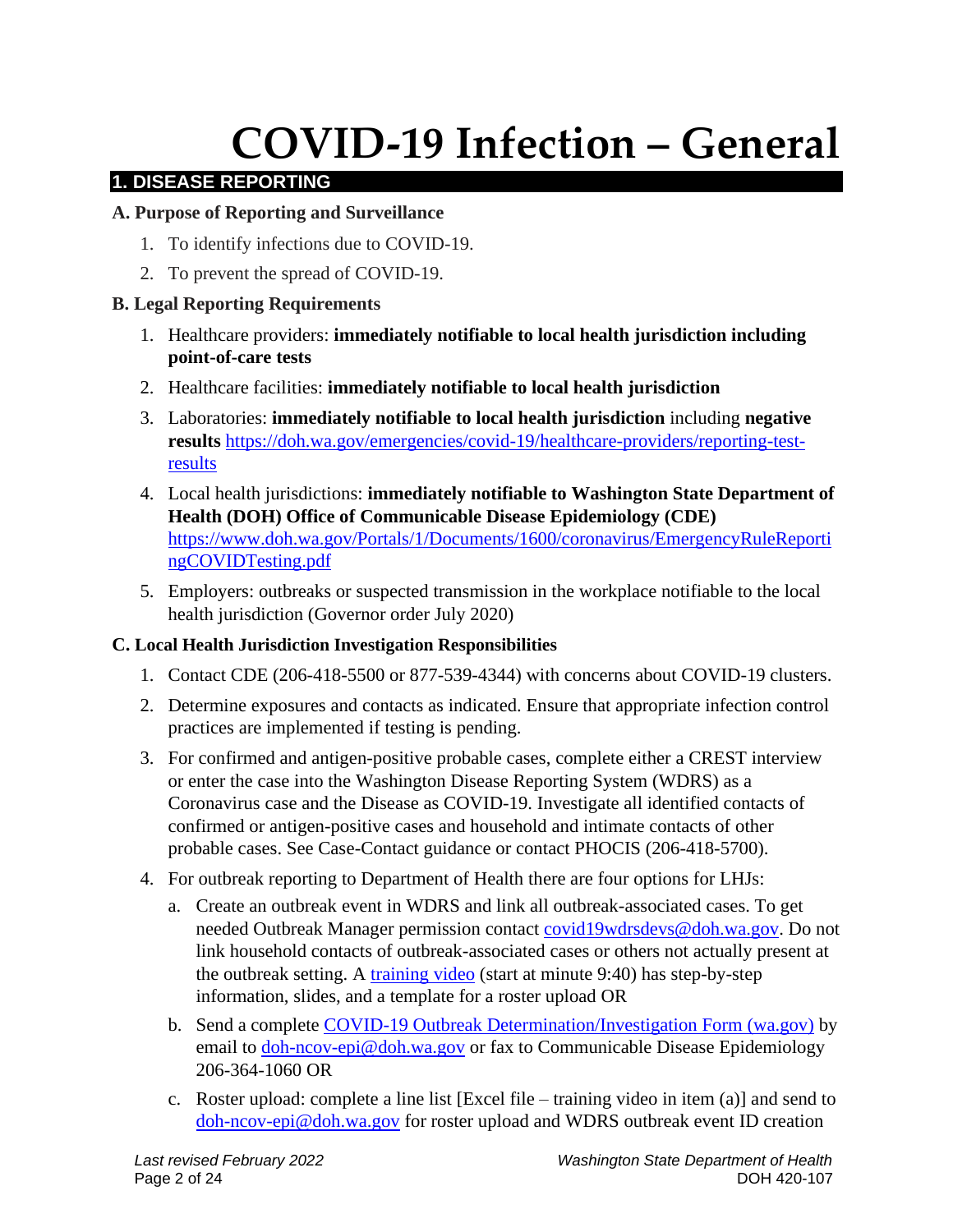# **2. THE DISEASE AND ITS EPIDEMIOLOGY**

#### **A. Etiologic Agent**

Coronaviruses were named for crown-like surface spikes. Sub-groups are alpha, beta and gamma, and tentatively delta. Six coronavirus strains were previously known to infect humans: alpha coronaviruses, 229E and NL63 (cause mild to moderate upper respiratory illness); and beta coronaviruses, SARS-CoV (severe acute respiratory syndrome [SARS]), OC43 and HKU1 (upper respiratory illness), and MERS-CoV (Middle East respiratory syndrome.) In December 2019, China first reported SARS-CoV-2 (initially called 2019 novel coronavirus) cases. World Health Organization (WHO) named the illness due to SARS-CoV-2 COronaVIrus Disease-2019 (COVID-19).

Mutation rates are slow but detectable, resulting in new SARS-CoV-2 variants. Although most mutations are not clinical important, of particular concern are variants that transmit more easily; cause more severe disease; or escape diagnostic, therapeutic, or vaccine measures. Metagenomic analysis can be informative. See:

<https://www.cdc.gov/coronavirus/2019-ncov/transmission/variant.html> <https://covid.cdc.gov/covid-data-tracker/#variant-proportions> [https://www.doh.wa.gov/Portals/1/Documents/1600/coronavirus/data-tables/420-316-](https://www.doh.wa.gov/Portals/1/Documents/1600/coronavirus/data-tables/420-316-SequencingAndVariantsReport.pdf) [SequencingAndVariantsReport.pdf](https://www.doh.wa.gov/Portals/1/Documents/1600/coronavirus/data-tables/420-316-SequencingAndVariantsReport.pdf) 

# **B. Description of Illness**

Initial common [symptoms](https://www.cdc.gov/coronavirus/2019-ncov/symptoms-testing/symptoms.html) may include fever, cough, and shortness of breath, as well as chills, headache, fatigue, muscle aches, sore throat, congestion or runny nose, nausea, diarrhea and loss of taste or smell. For variants before Omicron (data pending) about 80 percent of symptomatic infections were mild to moderate; 25-40% of all infections may be asymptomatic. Testing may be positive while a person is presymptomatic. Severe to critical complications in about 20% include pneumonia, respiratory distress, arrhythmias, myocarditis, organ damage such as to liver or kidneys, blood clots (hypercoagulability), encephalomyelitis, stroke, and secondary infections. Vaccinated persons may have no symptoms or only headache, runny nose, sneezing, or sore throat.

For variants before Omicron, risk of severe illness was higher for those over age 65 years; males; women who are pregnant; or those who are overweight or with underlying conditions, such as diabetes, heart disease, lung disease or smoker, neurologic condition, cancer, immunocompromise. See: [https://www.cdc.gov/coronavirus/2019](https://www.cdc.gov/coronavirus/2019-ncov/hcp/clinical-care/underlyingconditions.html?ACSTrackingID=USCDC_511-DM72818&ACSTrackingLabel=HAN%20461-%20COCA%20Subscribers&deliveryName=USCDC_511-DM72818) [ncov/hcp/clinical-care/underlyingconditions.html?ACSTrackingID=USCDC\\_511-](https://www.cdc.gov/coronavirus/2019-ncov/hcp/clinical-care/underlyingconditions.html?ACSTrackingID=USCDC_511-DM72818&ACSTrackingLabel=HAN%20461-%20COCA%20Subscribers&deliveryName=USCDC_511-DM72818) [DM72818&ACSTrackingLabel=HAN%20461-](https://www.cdc.gov/coronavirus/2019-ncov/hcp/clinical-care/underlyingconditions.html?ACSTrackingID=USCDC_511-DM72818&ACSTrackingLabel=HAN%20461-%20COCA%20Subscribers&deliveryName=USCDC_511-DM72818) [%20COCA%20Subscribers&deliveryName=USCDC\\_511-DM72818.](https://www.cdc.gov/coronavirus/2019-ncov/hcp/clinical-care/underlyingconditions.html?ACSTrackingID=USCDC_511-DM72818&ACSTrackingLabel=HAN%20461-%20COCA%20Subscribers&deliveryName=USCDC_511-DM72818) Pregnancy complications include pre-eclampsia, coagulopathy, sepsis, and stillbirth: [https://www.cdc.gov/coronavirus/2019-ncov/cases-updates/special](https://www.cdc.gov/coronavirus/2019-ncov/cases-updates/special-populations/pregnancy-data-on-covid-19/what-cdc-is-doing.html)[populations/pregnancy-data-on-covid-19/what-cdc-is-doing.html.](https://www.cdc.gov/coronavirus/2019-ncov/cases-updates/special-populations/pregnancy-data-on-covid-19/what-cdc-is-doing.html) Those negatively impacted by long-standing systemic health and social inequalities are also at higher risk of severe or fatal infection. [https://www.cdc.gov/coronavirus/2019](https://www.cdc.gov/coronavirus/2019-ncov/community/health-equity/racial-ethnic-disparities/index.html) [ncov/community/health-equity/racial-ethnic-disparities/index.html](https://www.cdc.gov/coronavirus/2019-ncov/community/health-equity/racial-ethnic-disparities/index.html)

Duration of infectivity and extent of immunity are still uncertain, and may vary with vaccination status. Check current recommendations for isolation and quarantine. There are reports of cases of recurrent SARS-CoV-2 RNA detection (with or without

*Last revised February 2022 Washington State Department of Health*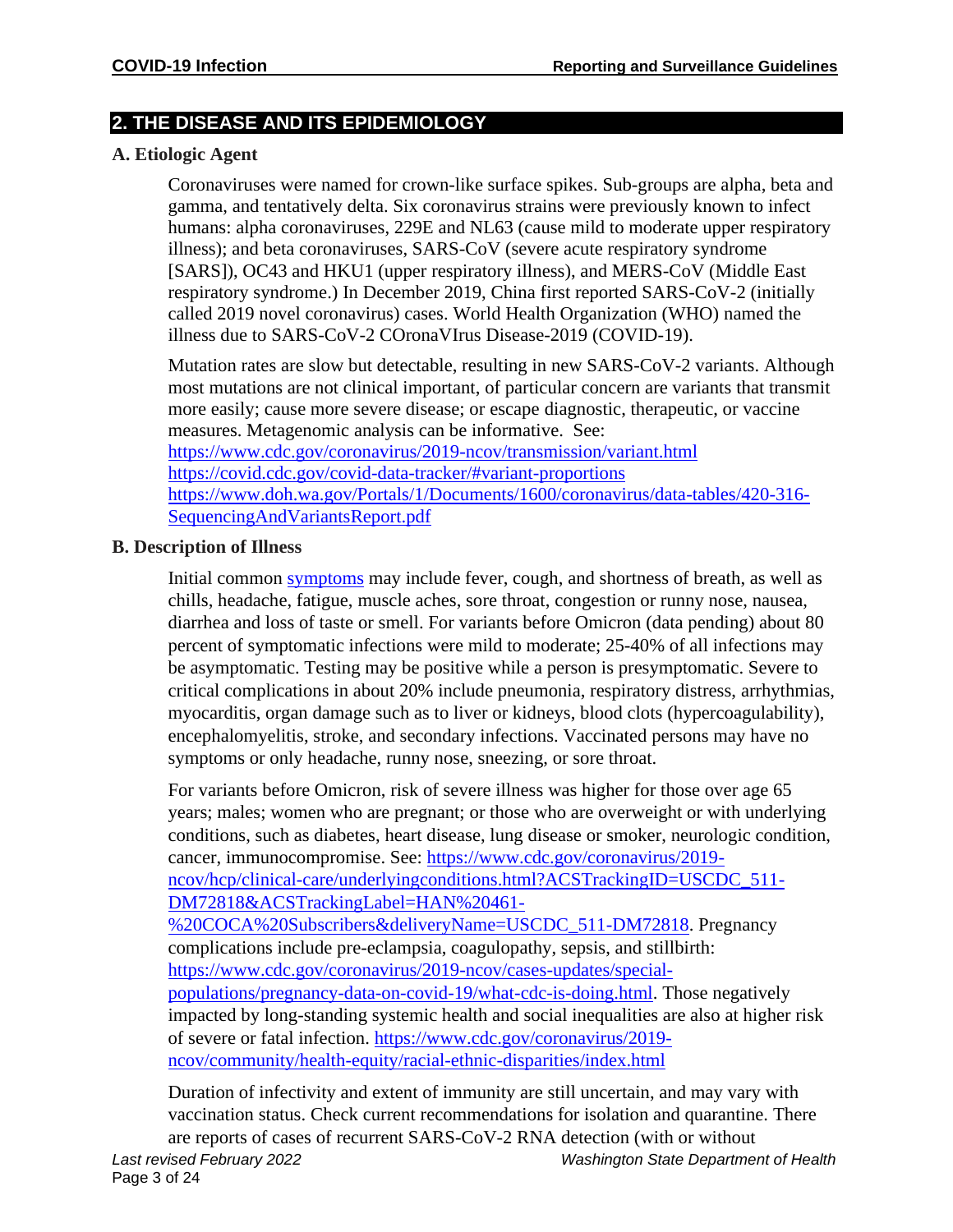symptoms) among patients whose symptoms had resolved, which could represent either re-infection or intermittent viral RNA shedding. Risk of recurrence is unknown. Breakthrough cases occur after vaccination.

Post-COVID condition refers to symptoms persisting four weeks from onset. Included is long COVID, with months of persisting fatigue, cough, organ injury, "brain fog" or other symptoms. Post-COVID symptoms may differ from those of the acute infection. It is not known if risk varies by variant. See: [https://www.cdc.gov/coronavirus/2019-ncov/long](https://www.cdc.gov/coronavirus/2019-ncov/long-term-effects/)[term-effects/](https://www.cdc.gov/coronavirus/2019-ncov/long-term-effects/) [Key Points | Evaluating and Caring for Patients with Post-COVID](https://www.cdc.gov/coronavirus/2019-ncov/hcp/clinical-care/post-covid-index.html?ACSTrackingID=USCDC_1052-DM59745&ACSTrackingLabel=COCA%20Now%3A%20Evaluating%20and%20Caring%20for%20Patients%20with%20Post-COVID%20Conditions%3A%20%20Interim%20Guidance&deliveryName=USCDC_1052-DM59745)  [Conditions | CDC](https://www.cdc.gov/coronavirus/2019-ncov/hcp/clinical-care/post-covid-index.html?ACSTrackingID=USCDC_1052-DM59745&ACSTrackingLabel=COCA%20Now%3A%20Evaluating%20and%20Caring%20for%20Patients%20with%20Post-COVID%20Conditions%3A%20%20Interim%20Guidance&deliveryName=USCDC_1052-DM59745)

A rare pediatric multisystem inflammatory syndrome has been associated with COVID-19 with symptoms including fever, rash, conjunctivitis, vomiting, diarrhea, and abdominal and musculoskeletal pain [\(https://www.cdc.gov/mis/mis-c/hcp/index.html\)](https://www.cdc.gov/mis/mis-c/hcp/index.html). A few adult multisystem inflammatory syndrome cases may have also been reported, affecting multiple organs:<https://www.cdc.gov/mis-c/mis-a.html> and [https://www.cdc.gov/mis/mis-a/hcp.html.](https://www.cdc.gov/mis/mis-a/hcp.html)

#### **C. COVID-19 Infection in Washington during the 2020-2021 Pandemic**

WHO declared a pandemic on March 11, 2020. Since the first US case of COVID-19 was reported January 2020, the country has over 70,000,000 reported cases. Globally cases surpassed 360,000,000 with over 5,600,000 deaths. For updated case counts see below. Washington:<https://www.doh.wa.gov/Emergencies/COVID19/DataDashboard> US: [https://covid.cdc.gov/covid-data-tracker/#cases\\_casesinlast7days](https://covid.cdc.gov/covid-data-tracker/#cases_casesinlast7days) Global: <https://covid19.who.int/>

#### **D. Reservoirs**

The reservoir for SARS-CoV-2 is unknown but may be pangolins or bats. Sequencing found the virus is most closely related to SARS-CoV so may share its reservoirs. Cats, dogs, mink, and zoo and wild animals have had documented SARS-CoV-2 infections but are not considered to have a role contributing to outbreaks among humans.

#### **E. Modes of Transmission**

The infectious dose has not been established for SARS-CoV-2. Most transmission appears to occur early in the infection. The principal mode of transmission is exposure to respiratory fluids in one of three main ways:

- Inhalation of very fine respiratory droplets and aerosol particles (with greatest particle concentration and risk within 3-6 feet of the source)
- Deposition of respiratory droplets and particles on exposed mucous membranes by direct splashes or sprays (e.g., coughed on)
- Touching mucous membranes (eyes, nose or mouth) with hands that have been contaminated directly or from touching surfaces (probably a lesser route)

Very fine droplets and aerosol particles formed when fine droplets rapidly dry can remain suspended in the air for minutes to hours. Transmission via hands or objects from contaminated surfaces can occur but is not considered a major route of exposure.

Exposure at greater than 6 feet does occur under certain circumstances, involving closed spaces with inadequate ventilation or air handling, increased exhalation of respiratory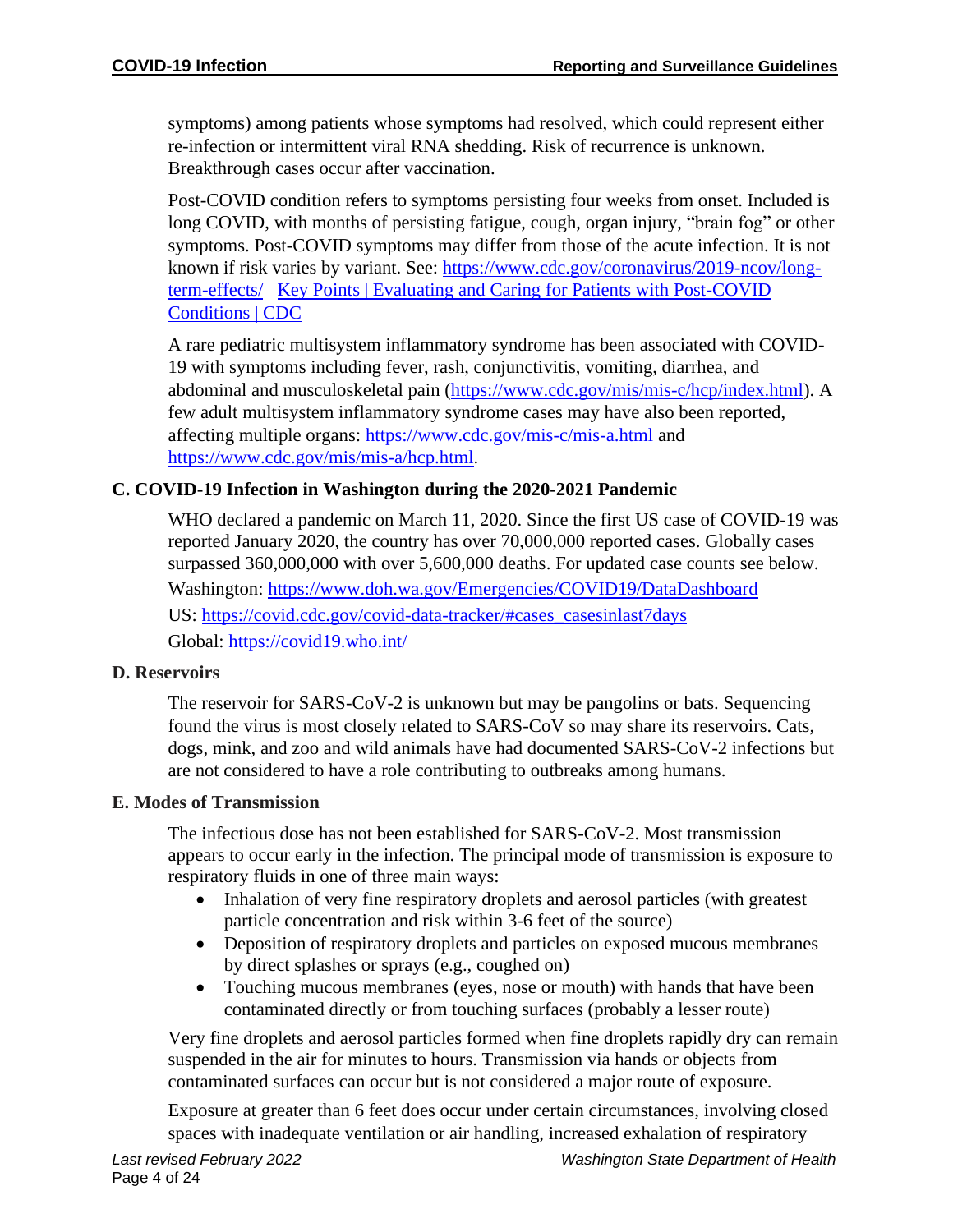fluids, and exposures that are prolonged (typically over 15 minutes) or briefly intense (e.g., passing through a person's breathing space). Implicated settings with transmission include fitness facilities, buses, restaurants, and indoor group singing sessions.

Recommendations to prevent transmission include physical distancing, community use of well-fitting masks (e.g., barrier face coverings, procedure/surgical masks), adequate ventilation, and avoidance of crowded indoor spaces:

[https://www.cdc.gov/coronavirus/2019-ncov/transmission/.](https://www.cdc.gov/coronavirus/2019-ncov/transmission/) Practicing good hand hygiene and environmental cleaning are also recommended. Appropriate PPE should be used by healthcare personnel: [https://www.cdc.gov/coronavirus/2019-ncov/hcp/infection-control](https://www.cdc.gov/coronavirus/2019-ncov/hcp/infection-control-recommendations.html)[recommendations.html](https://www.cdc.gov/coronavirus/2019-ncov/hcp/infection-control-recommendations.html)

#### **F. Incubation Period**

For variants before Omicron the estimated incubation period is 2-14 days, with a median of 5-6 days. The period may be shorter (2-4 days) for Omicron.

#### **G. Period of Communicability**

Two days before to ten days after onset (and afebrile) regardless of PCR results; up to 20 days if immunocompromised or severe COVID-19 illness – consider test-based strategy. Asymptomatic cases are communicable. Susceptibility to reinfection starts at 90 days.

#### **H. Treatment**

Consult with an infectious disease specialist for monoclonal antibody and antiviral therapies, particularly for newer variants. For monoclonal antibody access in Washington see: <https://www.doh.wa.gov/Emergencies/COVID19/TherapeuticTreatmentLocations>

For an overview see:<https://www.covid19treatmentguidelines.nih.gov/>

For therapy reviews see: [https://www.covid19treatmentguidelines.nih.gov/management/clinical](https://www.covid19treatmentguidelines.nih.gov/management/clinical-management/nonhospitalized-adults--therapeutic-management/)[management/nonhospitalized-adults--therapeutic-management/](https://www.covid19treatmentguidelines.nih.gov/management/clinical-management/nonhospitalized-adults--therapeutic-management/) (nonhospitalized adults)

[https://www.covid19treatmentguidelines.nih.gov/management/clinical](https://www.covid19treatmentguidelines.nih.gov/management/clinical-management/hospitalized-adults--therapeutic-management/)[management/hospitalized-adults--therapeutic-management/](https://www.covid19treatmentguidelines.nih.gov/management/clinical-management/hospitalized-adults--therapeutic-management/) (hospitalized adults)

<https://www.covid19treatmentguidelines.nih.gov/therapies/antiviral-therapy/>

[https://www.idsociety.org/practice-guideline/covid-19-guideline-treatment-and](https://www.idsociety.org/practice-guideline/covid-19-guideline-treatment-and-management/)[management/](https://www.idsociety.org/practice-guideline/covid-19-guideline-treatment-and-management/)

# **I. Vaccine**

See<https://www.cdc.gov/coronavirus/2019-ncov/vaccines/index.html>

# **3. CASE DEFINITIONS**

# **A. Case Classification (2021)**

**See:** <https://ndc.services.cdc.gov/conditions/coronavirus-disease-2019-covid-19/>

#### **Clinical Criteria**

In the absence of a more likely diagnosis: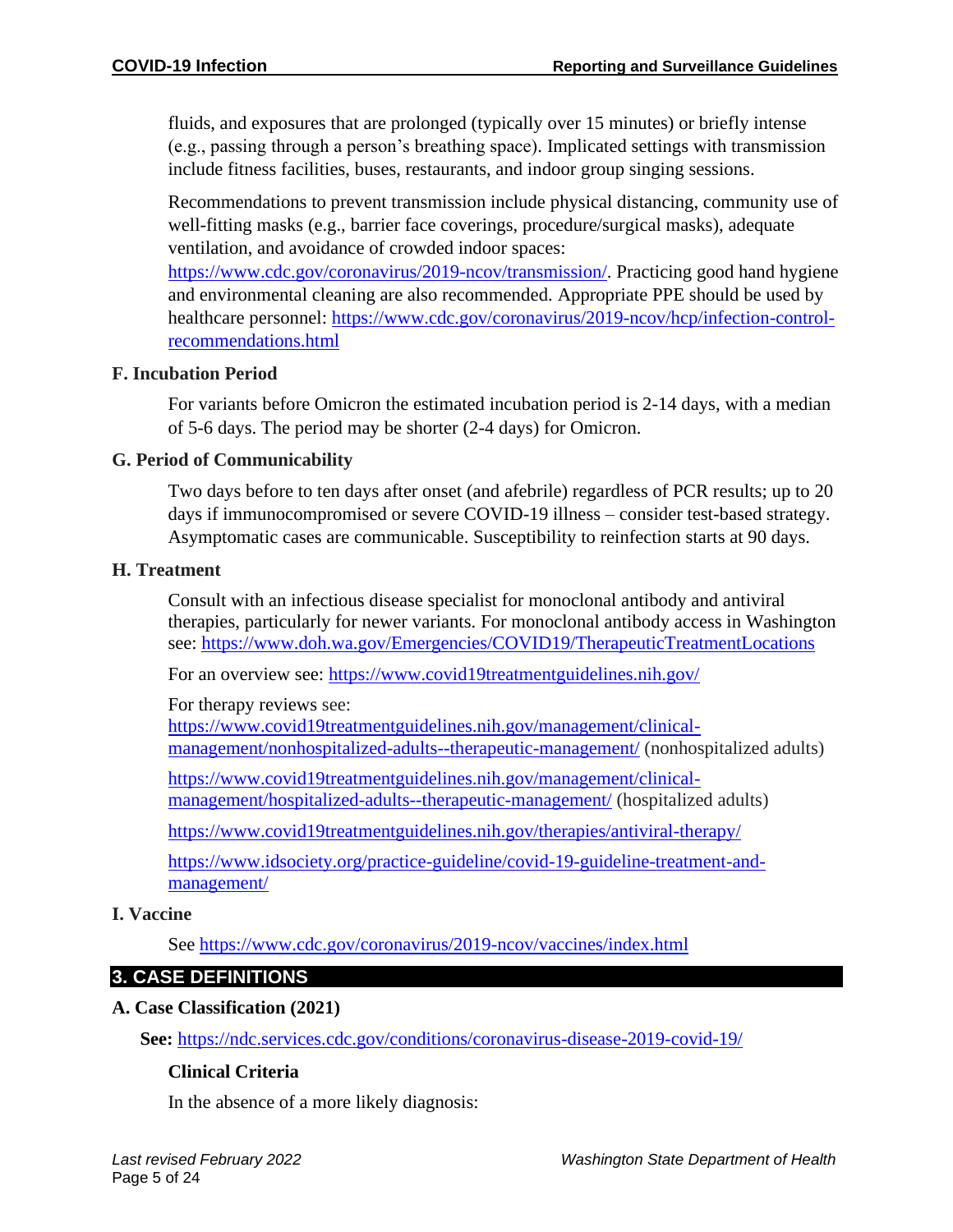- Acute onset or worsening of at least **two** of the following symptoms or signs: fever (measured or subjective); chills; rigors; myalgia; headache; sore throat; nausea or vomiting; diarrhea; fatigue; or congestion or runny nose OR
- Acute onset or worsening of any **one** of the following symptoms or signs: cough; shortness of breath; difficulty breathing; olfactory disorder; taste disorder; confusion or change in mental status; persistent pain or pressure in the chest; pale, gray, or bluecolored skin, lips, or nail beds, depending on skin tone; or inability to wake or stay awake OR
- Severe respiratory illness with at least **one** of the following: clinical or radiographic evidence of pneumonia; or acute respiratory distress syndrome (ARDS)

# **Laboratory Criteria**

Laboratory evidence – method approved or authorized (e.g., Emergency Use Authorization) by US Food and Drug Administrations (FDA) or designated authority\*.

Confirmatory\*\* laboratory evidence:

- Detection of SARS-CoV-2 RNA in a clinical specimen or a post-mortem respiratory swab using a diagnostic molecular amplification test performed by a Clinical Laboratory Improvement Amendments (CLIA)-certified provider OR
- Detection of SARS-COV-2 by genomic sequencing\*\*\*

Presumptive\*\* laboratory evidence:

• Detection of SARS-CoV-2 specific antigen in a clinical specimen or post-mortem respiratory swab using a diagnostic test performed by a CLIA-certified provider

Supportive\*\* laboratory evidence

- Detection of antibody in serum, plasma, or whole blood specific to natural infection with SARS-CoV-2 (antibody to nucleocapsid protein), **OR**
- Detection of SARS-CoV-2 specific antigen by immunocytochemistry in an autopsy specimen, **OR**
- Detection of SARS-CoV-2 RNA or specific antigen using a test performed without CLIA oversight

*\* On March 13, 2020, the President issued a Memorandum on Expanding State-Approved Diagnostic Tests: "Should additional States request flexibility to authorize laboratories within the State to develop and perform tests used to detect COVID-19, the Secretary shall take appropriate action, consistent with law, to facilitate the request."*

*\*\* The terms* confirmatory*,* presumptive*, and* supportive *are categorical labels used here to standardize case classifications for public health surveillance. The terms should not be used to interpret the utility or validity of any laboratory test methodology.*

*\*\*\* Some genomic sequencing tests that have been authorized for emergency use by the FDA do not require an initial polymerase chain reaction (PCR) result to be generated. Genomic sequencing results may be all the public health agency receives.*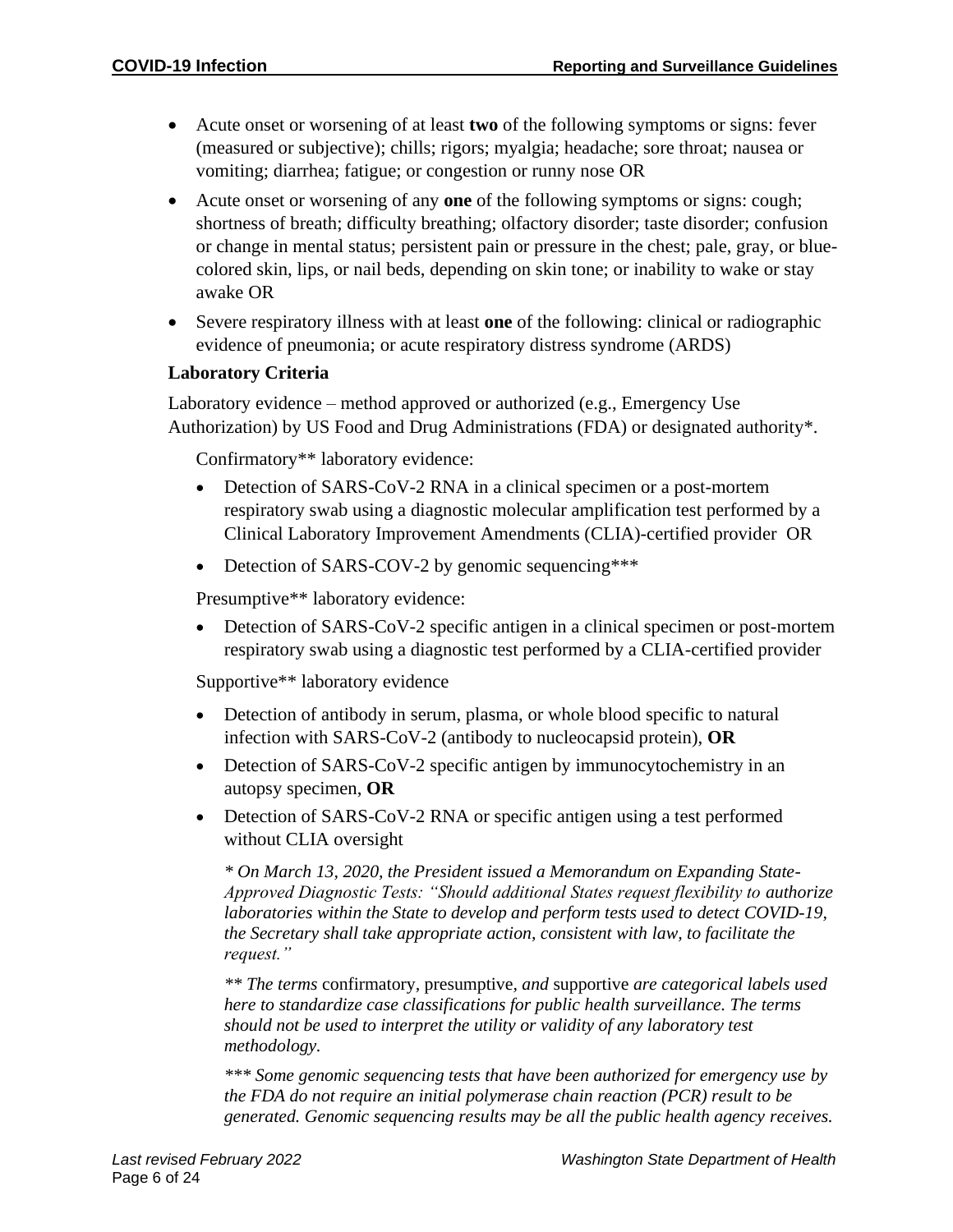# **Epidemiologic Linkage**

**One** or more of the following exposures in the 14 days before testing or before onset of symptoms:

- Close contact† with a confirmed or probable case of COVID-19 disease, **OR**
- Member of an exposed cohort as defined by public health authorities during an outbreak or during high community transmission

† *Close contact is generally defined as being within 6 feet for at least 15 minutes (cumulative over a 24-hour period). However, it depends on the exposure level and setting; for example, in the setting of an aerosol-generating procedure in healthcare settings without proper personal protective equipment (PPE), this may be defined as any duration.*

# **Criteria to Distinguish a New Case from an Existing Case**

The following should be enumerated as a new case:

- SARS-CoV-2 sequencing results from the new positive specimen and a positive specimen from the most recent previous case demonstrate a different lineage, **OR**
- Person was most recently enumerated as a confirmed or probable case with onset date (if available) or first positive specimen collection date for that classification >90 days prior‡ , **OR**
- Person was previously reported but not enumerated as a confirmed or probable case (i.e., suspect)<sup>‡‡</sup>, but now meets the criteria for a confirmed or probable case.

*‡ Some individuals, e.g., severely immunocompromised persons, can shed SARS-CoV-2 detected by molecular amplification tests >90 days after infection. For severely immunocompromised individuals, clinical judgment should be used to determine if a repeat positive test is likely to result from long-term shedding and, therefore, not be enumerated as a new case. CDC defines severe immunocompromise as certain conditions, such as being on chemotherapy for cancer, combined primary immunodeficiency disorder, untreated human immunodeficiency virus (HIV) infection with CD4 T lymphocyte count <200, or receipt of prednisone >20mg/day for > 14 days.*

*‡‡Repeat suspect cases should not be enumerated.*

# **Vital records criteria**:

A death certificate that lists COVID-19 disease or SARS-CoV-2 as an underlying cause of death or a significant condition contributing to death.

**Confirmed Case** – Not a previous confirmed or probable case in the prior 90 days AND:

Meets confirmatory laboratory evidence.

**Probable Case** – Not a previous confirmed or probable case in the prior 90 days AND:

- Meets clinical criteria AND epidemiologic evidence with no confirmatory laboratory testing performed for SARS-CoV-2 OR
- Meets presumptive laboratory evidence OR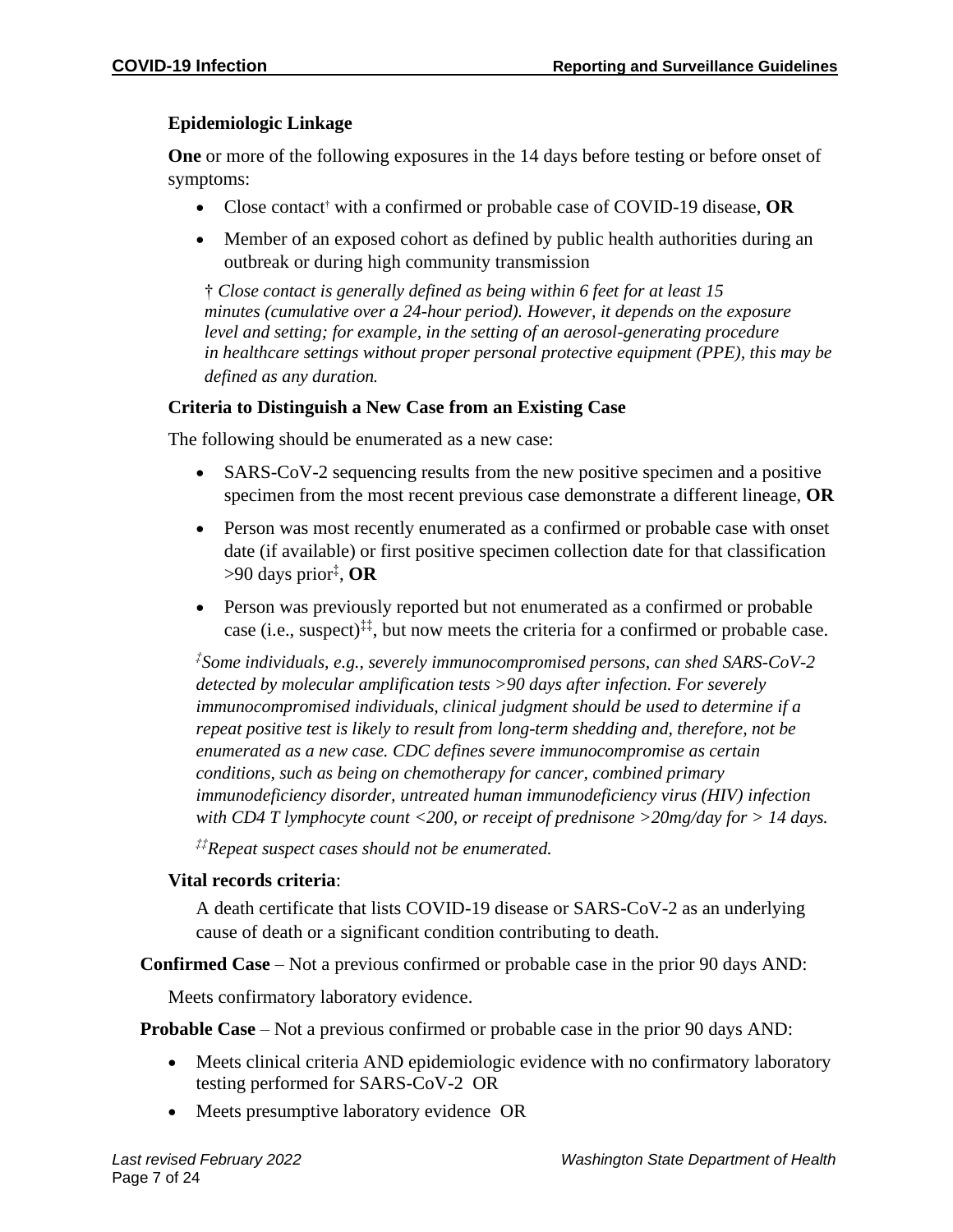• Meets vital records criteria with no confirmatory laboratory testing performed for SARS-CoV-2.

#### **Suspect Case**

Meets supportive laboratory evidence with no prior history of being a confirmed or probable case. Suspect cases are not included in surveillance counts.

#### **Multisystem inflammatory syndrome in children (MIS-C)**

- An individual aged <21 years presenting with fever\*, laboratory evidence of inflammation\*\*, and evidence of clinically severe illness requiring hospitalization, with multisystem  $(≥2)$  organ involvement (cardiac, renal, respiratory, hematologic, gastrointestinal, dermatologic or neurological); AND
- No alternative plausible diagnoses; AND
- Positive for current or recent SARS-CoV-2 infection by RT-PCR, serology, or antigen test; or exposure to a suspected or confirmed COVID-19 case within the 4 weeks prior to the onset of symptoms.

*\*Fever >38.0°C for ≥24 hours, or report of subjective fever lasting ≥24 hours*

*\*\*Including, but not limited to, one or more of the following: an elevated C-reactive protein (CRP), erythrocyte sedimentation rate (ESR), fibrinogen, procalcitonin, d-dimer, ferritin, lactic acid dehydrogenase (LDH), or interleukin 6 (IL-6), elevated neutrophils, reduced lymphocytes and low albumin*

Additional comments about reporting MIS-C:

- Enter the case in WDRS as an MIS-C event, not as coronavirus. If needed, copy from the coronavirus to the MIS-C event to carry over demographic and laboratory entries.
- Some individuals may fulfill full or partial criteria for [Kawasaki disease](https://www.cdc.gov/kawasaki/index.html) but should be reported if they meet the case definition for MIS-C.
- Consider MIS-C in any pediatric death with evidence of SARS-CoV-2 infection.
- For details see:<https://www.cdc.gov/mis-c/hcp/> and DOH's monthly MIS-C report [https://www.doh.wa.gov/Portals/1/Documents/1600/coronavirus/data](https://gcc02.safelinks.protection.outlook.com/?url=https%3A%2F%2Fwww.doh.wa.gov%2FPortals%2F1%2FDocuments%2F1600%2Fcoronavirus%2Fdata-tables%2FMultisystemInflammatorySyndromeChildrenCOVID19WA2020.pdf&data=04%7C01%7CMarcia.Goldoft%40DOH.WA.GOV%7Ceec8c3d6214b4f87534b08d910af3315%7C11d0e217264e400a8ba057dcc127d72d%7C0%7C0%7C637559166919593380%7CUnknown%7CTWFpbGZsb3d8eyJWIjoiMC4wLjAwMDAiLCJQIjoiV2luMzIiLCJBTiI6Ik1haWwiLCJXVCI6Mn0%3D%7C1000&sdata=bCY5Y3uEZRRctn3bCDkMhCtyL3V6WpAJ0DyZjBh5lXc%3D&reserved=0)[tables/MultisystemInflammatorySyndromeChildrenCOVID19WA2020.pdf](https://gcc02.safelinks.protection.outlook.com/?url=https%3A%2F%2Fwww.doh.wa.gov%2FPortals%2F1%2FDocuments%2F1600%2Fcoronavirus%2Fdata-tables%2FMultisystemInflammatorySyndromeChildrenCOVID19WA2020.pdf&data=04%7C01%7CMarcia.Goldoft%40DOH.WA.GOV%7Ceec8c3d6214b4f87534b08d910af3315%7C11d0e217264e400a8ba057dcc127d72d%7C0%7C0%7C637559166919593380%7CUnknown%7CTWFpbGZsb3d8eyJWIjoiMC4wLjAwMDAiLCJQIjoiV2luMzIiLCJBTiI6Ik1haWwiLCJXVCI6Mn0%3D%7C1000&sdata=bCY5Y3uEZRRctn3bCDkMhCtyL3V6WpAJ0DyZjBh5lXc%3D&reserved=0)

# **4. LABORATORY DIAGNOSIS AND SERVICES**

#### **A. Laboratory Diagnosis**

SARS-CoV-2 testing is available from Washington State Public Health Laboratories (PHL), and academic and commercial laboratories. PHL uses a Real-time Reverse Transcriptase Polymerase Chain Reaction (rRT-PCR) assay from Centers for Disease Control and Prevention (CDC) to detect SARS-CoV-2 in respiratory specimens. PHL can facilitate shipping of specimens to CDC (e.g., autopsy tissues). See: <https://www.doh.wa.gov/Portals/1/Documents/5240/SCSI-2019-nCoV.pdf>

Note that coinfections can occur with other agents, such as SARS-CoV-2 and influenza.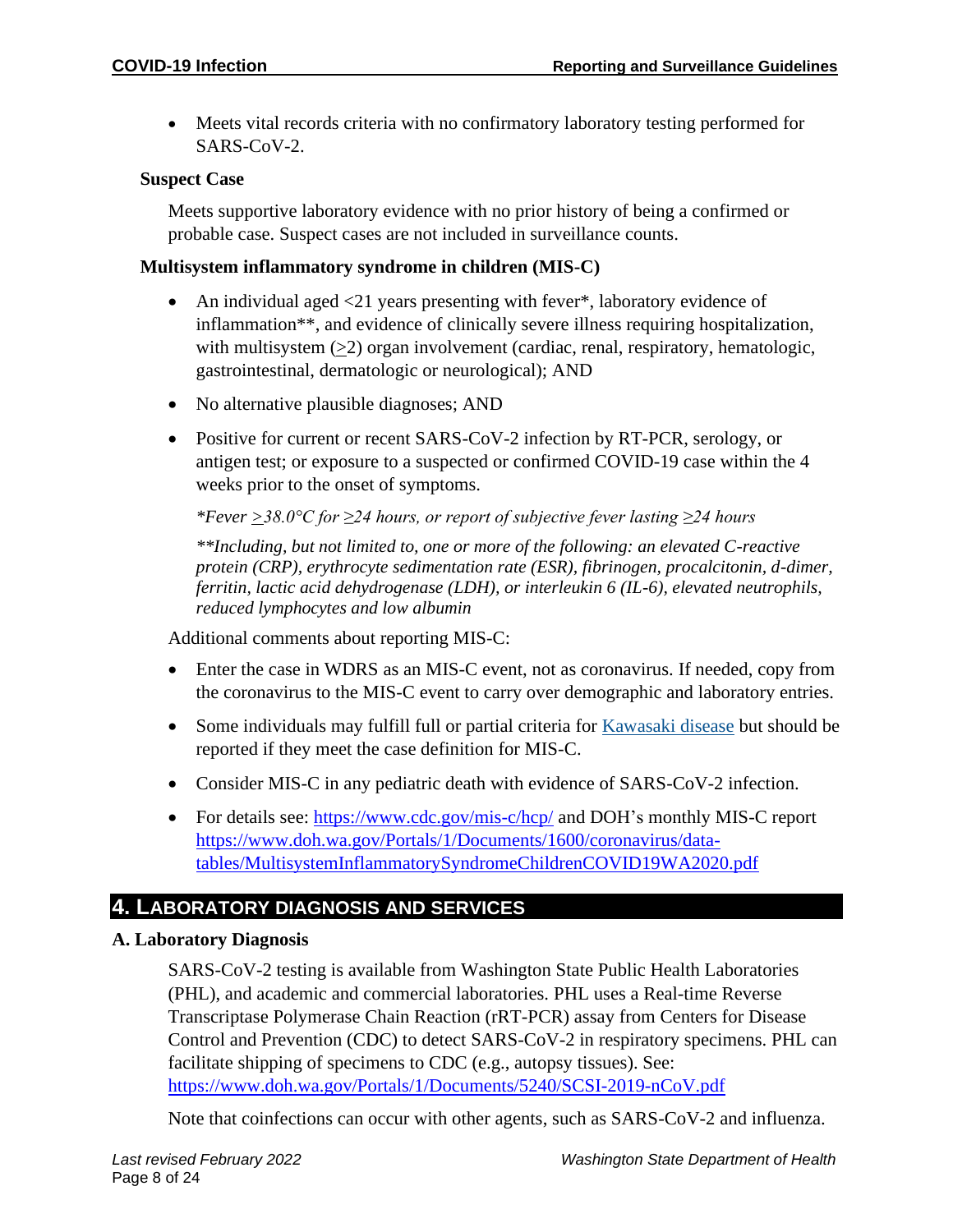See: [https://www.doh.wa.gov/Portals/1/Documents/1600/coronavirus/420-373-](https://www.doh.wa.gov/Portals/1/Documents/1600/coronavirus/420-373-FluCOVIDLTCF.pdf) [FluCOVIDLTCF.pdf](https://www.doh.wa.gov/Portals/1/Documents/1600/coronavirus/420-373-FluCOVIDLTCF.pdf)

#### **B. SARS-CoV-2 Test Types**

A number of tests are available for SARS-CoV-2.

1. Viral tests are either nucleic acid amplification tests (NAAT – also called "molecular tests") or antigen tests (also called immunoassays). Methods used for NAAT are reverse transcription polymerase chain reaction (RT-PCR) and isothermal amplification (multiple technologies).

NAAT and antigen tests both may be laboratory based with about a minimum 12 hour turnaround or field-deployable (referred to as rapid tests) with about a 15 minute turnaround. Home self-tests are rapid antigen tests and can be reported by calling the state 211 number or through WA Notify.

For information about NAAT see:

<https://www.cdc.gov/coronavirus/2019-ncov/lab/naats.html>

[https://www.aphl.org/programs/preparedness/Crisis-Management/Documents/APHL-](https://www.aphl.org/programs/preparedness/Crisis-Management/Documents/APHL-COVID19-Ct-Values.pdf)[COVID19-Ct-Values.pdf](https://www.aphl.org/programs/preparedness/Crisis-Management/Documents/APHL-COVID19-Ct-Values.pdf)

For information about antigen testing see:

[https://www.cdc.gov/coronavirus/2019-ncov/lab/resources/antigen-tests](https://www.cdc.gov/coronavirus/2019-ncov/lab/resources/antigen-tests-guidelines.html)[guidelines.html](https://www.cdc.gov/coronavirus/2019-ncov/lab/resources/antigen-tests-guidelines.html) including an algorithm for follow-up nucleic acid testing in congregate or community settings.

<https://www.cdc.gov/coronavirus/2019-ncov/hcp/nursing-homes-antigen-testing.html> [https://www.aphl.org/programs/preparedness/Crisis-Management/Documents/APHL-](https://www.aphl.org/programs/preparedness/Crisis-Management/Documents/APHL-SARSCov2-Antigen-Testing-Considerations.pdf)[SARSCov2-Antigen-Testing-Considerations.pdf](https://www.aphl.org/programs/preparedness/Crisis-Management/Documents/APHL-SARSCov2-Antigen-Testing-Considerations.pdf)

2. Antibody/serology tests may detect spike protein, which occurs with either vaccine or natural infection) or nucleocapsid protein, which occurs only with natural infection. Antibody tests may identify IgM, IgG, or total antibody.

In addition to diagnostic testing, genomic analysis can identify viral variants. Retain existing specimens and contact DOH (206-418-5500) with cases suspected of having variant infections based on recent travel from an affected area or other factor.

Depending on the situation, specimens for viral tests may be collected by a healthcare provider, self-collected under observation, or done unobserved.

It is important to use tests only if they have an FDA Emergency Use Authorization (EUA) or Approval, and to understand characteristics of tests being used. Available products may not have specificity and sensitivity information available. The FDA website has extensive information: [https://www.fda.gov/medical-devices/emergency-situations](https://www.fda.gov/medical-devices/emergency-situations-medical-devices/faqs-diagnostic-testing-sars-cov-2)[medical-devices/faqs-diagnostic-testing-sars-cov-2](https://www.fda.gov/medical-devices/emergency-situations-medical-devices/faqs-diagnostic-testing-sars-cov-2)

Institutions can give out self-tests if the resident performs and interprets the test independently without staff assistance, there is no required schedule for testing, and the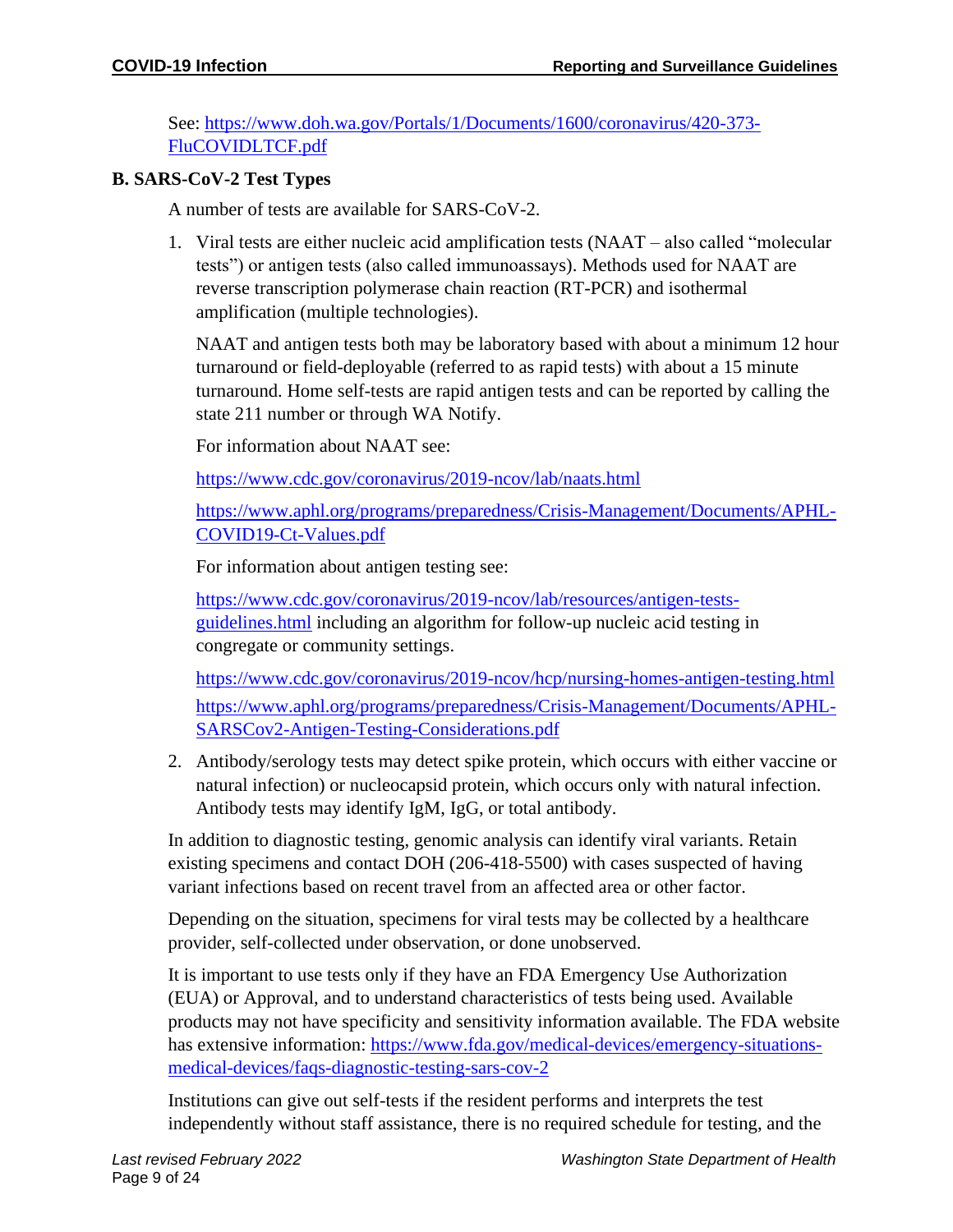resident is not required to tell the staff the result. Institutions need a Medical Test Site waiver to use over-the-counter tests for employee or member screening. For waivers see: [https://www.doh.wa.gov/LicensesPermitsandCertificates/FacilitiesNewReneworUpdate/L](https://www.doh.wa.gov/LicensesPermitsandCertificates/FacilitiesNewReneworUpdate/LaboratoryQualityAssurance/Licensing/Applications) [aboratoryQualityAssurance/Licensing/Applications](https://www.doh.wa.gov/LicensesPermitsandCertificates/FacilitiesNewReneworUpdate/LaboratoryQualityAssurance/Licensing/Applications)

#### **C. Test Interpretation**

In most cases asymptomatic vaccinated persons or currently asymptomatic persons with documented COVID-19 infection in the past 90 days do not need to pursue testing. However, risk of an infection may depend on a specific situation and the current SARS-CoV-2 variants circulating locally.

In general, surveillance counts accept positive results for FDA authorized or approved test. Any test can have a false positive, false negative or indeterminate result. If a disease is rare in a population, even with a test having high sensitivity and specificity can give false positive results. For example, a test with a specificity of 99% used for a symptomatic group where the likelihood of infection is 50%, the positive predictive value is 99% (i.e., for every 100 positive test results only one is a false positive). However, if that test same is used for a low risk asymptomatic population with only 0.05% infected, the positive predictive value is 4.3% (i.e., for every 100 positive tests 95-96 are false positives). Interpret positive results with caution when the pretest probability is low.

| Relationship between pretest probability and positive and negative predictive values          |                               |                               |                                         |  |
|-----------------------------------------------------------------------------------------------|-------------------------------|-------------------------------|-----------------------------------------|--|
| Pretest                                                                                       | <b>Negative</b>               | Positive                      | Impact on test results                  |  |
| probability <sup>1</sup>                                                                      | predictive value <sup>2</sup> | predictive value <sup>2</sup> |                                         |  |
| Low                                                                                           | <b>High</b>                   | Low                           | Increased likelihood of false positives |  |
|                                                                                               |                               |                               | Increased likelihood of true negatives  |  |
| High                                                                                          | Low                           | High                          | Increased likelihood of true positives  |  |
|                                                                                               |                               |                               | Increased likelihood of false negatives |  |
| <sup>1</sup> Sensitivity and specificity of tests are not affected by the pretest probability |                               |                               |                                         |  |

and specificity of tests are not affected by the pretest probability  $2$  Predictive values are affected by the pretest probability <https://www.cdc.gov/coronavirus/2019-ncov/lab/faqs.html#Interpreting-Results-of-Diagnostic-Tests>

# **1. Nucleic acid amplification tests**

Nucleic acid amplification tests (NAATs) including PCR may be laboratory-based, which are usually more sensitive, or point-of-care, which are usually more rapid. False-positive results can occur from cross-contamination, if testing a less preferred specimen (i.e., preferred are nasopharyngeal, nasal or saliva specimen) or if there is a low pretest probability of infection (e.g., screening asymptomatic person with no known exposure in low prevalence settings.)

# **2. Antigen tests**

Authorized SARS-CoV-2 antigen tests include point-of-care, laboratory-based, and self-tests. Evaluating an antigen test result depends on the clinical and epidemiological context (e.g., symptoms, exposure to others with COVID-19, vaccination status, previous infection, or setting in which they live such as congregate housing). Antigen tests may be less sensitive than PCR, particularly for asymptomatic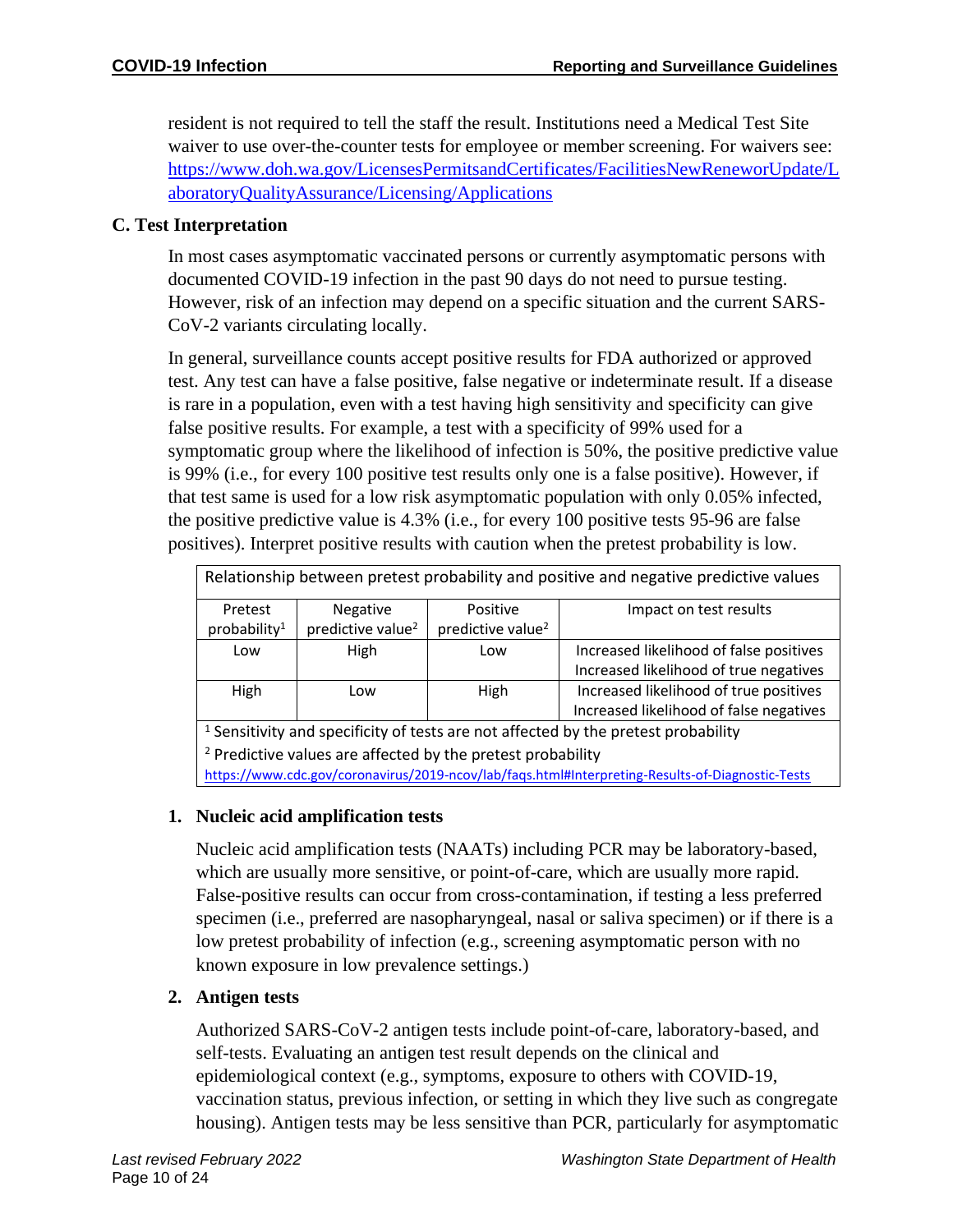persons. False negative results can occur if specimens are taken before symptom onset or late in the illness.

Public health actions based on test results depend on symptoms, immune status, and exposure of the person being tested. Recommendations may differ for a congregate setting, for persons with low likelihood of infection, or got persons with high likelihood of infection. Quarantine may be advised for a person who has a known exposure regardless of test results. Testing is not recommended for an asymptomatic person in a community setting who is either fully vaccinated or who had confirmed COVID-19 infection in the past three months.

# **3. Delays between symptoms and positive results**

If a person has symptoms followed by a positive test, the local health jurisdiction can consider whether the prior symptoms and the positive test represent a single episode of COVID-19. For a single illness episode, the reference date is the onset of symptoms; if symptoms precede the positive test by more than 7 days consider if it may be appropriate to use the specimen collection date as the reference date.

If a person has a positive test done followed by symptoms, the specimen collection date should be used for contact tracing and for determining the isolation period.

# **4. Indeterminate or inconclusive results**

Persons with indeterminate or inconclusive results should be retested and should selfisolate until results are available. Also consider the clinical picture to determine if the person has consistent symptoms or a known exposure.

# **5. Negative results for rule out**

Although negative testing is one way to reduce a quarantine period, negative results may occur early in an infection and do not definitively rule out COVID-19. Retest if indicated (e.g., consistent symptoms) or other reason for high suspicion (e.g., known exposure and any symptom, high risk setting).

# **6. Repeat positive tests – criteria to distinguish a new case from an existing case**

The following should be enumerated as a new case:

- SARS-CoV-2 sequencing results from the new positive specimen and a positive specimen from the most recent previous case demonstrate a different lineage, **OR**
- Person was most recently enumerated as a confirmed or probable case with onset date (if available) or first positive specimen collection date for that classification >90 days prior\* , **OR**
- Person was previously reported but not enumerated as a confirmed or probable case (i.e., suspect)\*\*, but now meets the criteria for a confirmed or probable case.

\* *Some individuals, e.g., severely immunocompromised persons, can shed SARS-CoV-2 detected by molecular amplification tests >90 days after infection. For severely immunocompromised individuals, clinical judgment should be used to determine if a repeat positive test is likely to result from long-term shedding and,*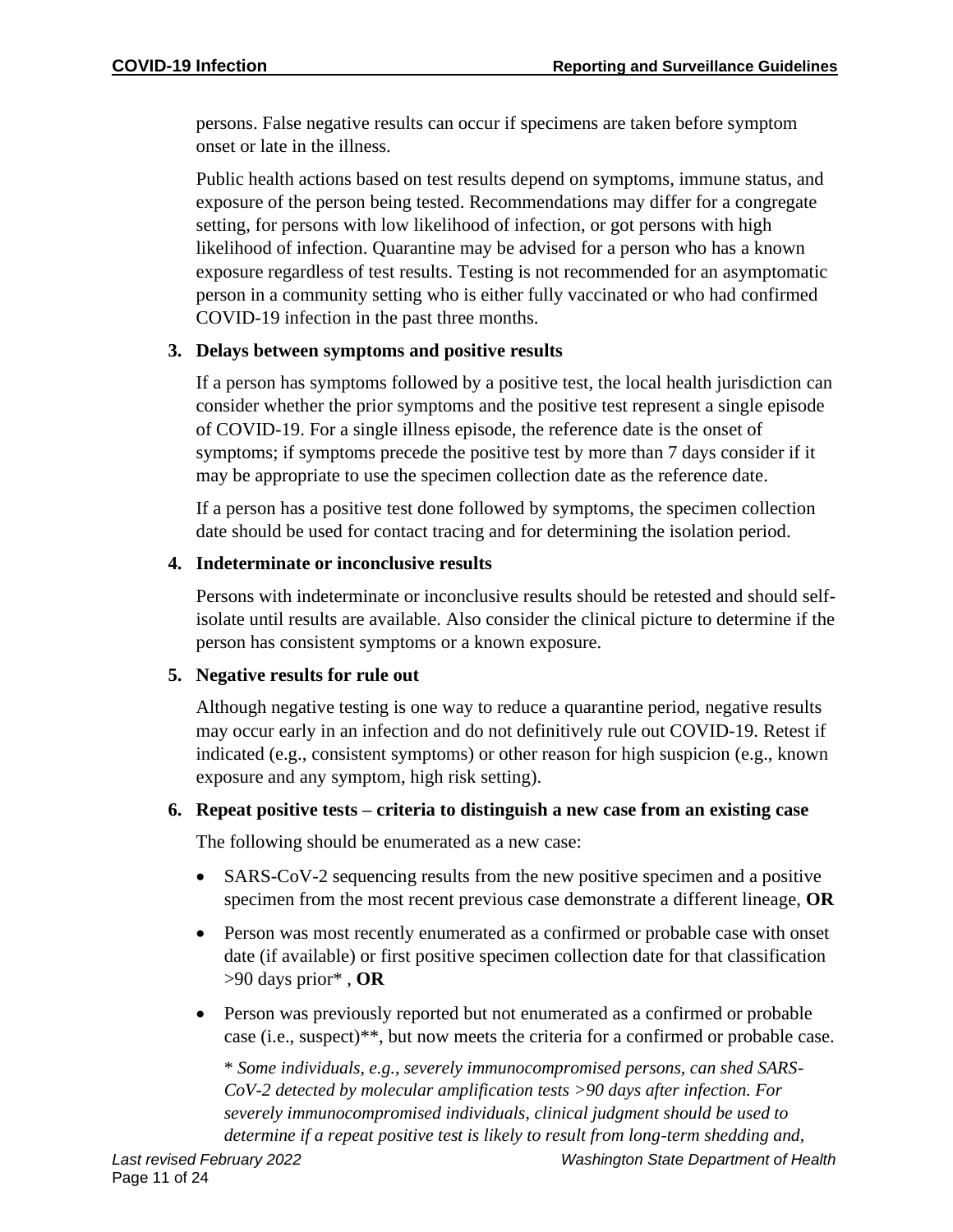*therefore, not be enumerated as a new case. CDC defines severe immunocompromise as certain conditions, such as being on chemotherapy for cancer, combined primary immunodeficiency disorder, untreated human immunodeficiency virus (HIV) infection with CD4 T lymphocyte count 20mg/day for > 14 days.*

*\*\* Repeat suspect cases should not be enumerated.*

See:<https://ndc.services.cdc.gov/case-definitions/coronavirus-disease-2019-2021/>

For isolation and quarantine recommendations see [Case and contact investigations.](https://gcc02.safelinks.protection.outlook.com/?url=https%3A%2F%2Fwww.doh.wa.gov%2FPortals%2F1%2FDocuments%2F5100%2F420-107-Guidance-COVID-19-Case%26ContactInvestigation.pdf&data=04%7C01%7Channah.schnitzler%40doh.wa.gov%7Cd0be806b624949490ca808d8ee2e228e%7C11d0e217264e400a8ba057dcc127d72d%7C0%7C0%7C637521229197063884%7CUnknown%7CTWFpbGZsb3d8eyJWIjoiMC4wLjAwMDAiLCJQIjoiV2luMzIiLCJBTiI6Ik1haWwiLCJXVCI6Mn0%3D%7C1000&sdata=PYxrjHXYzaS%2FyLVYOqfYtnSaxGm%2Feo7lK3waU2BH6Os%3D&reserved=0)

# **7. Non-COVID-19 respiratory infections**

If symptoms are compatible with other agents during periods with high levels of respiratory virus infections, when testing for COVID-19 also consider obtaining a second nasal swab or specimen for rapid influenza testing and a viral respiratory panel. As applicable to the clinical situation, also consider testing for infections with specific treatment available (e.g., legionellosis, other bacterial pneumonia, influenza, RSV). Dual infections of COVID-19 and influenza are documented, as well as parainfluenza virus. A particular concern is a dual outbreak in a healthcare or congregate setting (see:

[https://www.doh.wa.gov/ForPublicHealthandHealthcareProviders/PublicHealthSyste](https://www.doh.wa.gov/ForPublicHealthandHealthcareProviders/PublicHealthSystemResourcesandServices/Immunization/InfluenzaFluInformation#comm) [mResourcesandServices/Immunization/InfluenzaFluInformation#comm\)](https://www.doh.wa.gov/ForPublicHealthandHealthcareProviders/PublicHealthSystemResourcesandServices/Immunization/InfluenzaFluInformation#comm).

#### **D. Specimen Collection for PCR**

It is recommended that a healthcare provider should wear a NIOSH approved and fit tested N95 or higher-level respirator (or facemask and face shield if a respirator is not available), eye protection, and gloves when actively collecting clinical specimens for SARS-CoV-2 testing or are within 6 feet from the person being tested (see Planning section in: [https://www.cdc.gov/coronavirus/2019-ncov/hcp/broad-based](https://www.cdc.gov/coronavirus/2019-ncov/hcp/broad-based-testing.html#:~:text=Gown%2C%20NIOSH%2Dapproved%20N95%20equivalent,of%20the%20person%20being%20tested)[testing.html#:~:text=Gown%2C%20NIOSH%2Dapproved%20N95%20equivalent,of%20](https://www.cdc.gov/coronavirus/2019-ncov/hcp/broad-based-testing.html#:~:text=Gown%2C%20NIOSH%2Dapproved%20N95%20equivalent,of%20the%20person%20being%20tested) [the%20person%20being%20tested\)](https://www.cdc.gov/coronavirus/2019-ncov/hcp/broad-based-testing.html#:~:text=Gown%2C%20NIOSH%2Dapproved%20N95%20equivalent,of%20the%20person%20being%20tested). When obtaining a specimen, have the patient masked except when taking the specimen and stand to one side of the patient to avoid direct coughs or sneezes. The patient's mask should still cover the mouth when taking a nasal specimen. Face mask, eye protection, and gloves should be used when observing a person self-collect a specimen. Refrigerate all specimens at 2-8ºC and ship cold for receipt within 72 hours; if exceeding 72 hours holding time, freeze at  $\lt$  -70 $\degree$ C and ship on dry ice.

# **Specimens from Living Patients:**

For a known exposure ideally test at least 5 to 7 days from last exposure and no sooner than 48 hours after first exposure. Acceptable specimens for PHL testing include:

- Nasal swab (preferred)
- Nasopharyngeal swab
- Mid-turbinate swab
- Lower respiratory tract fluid (BAL, tracheal aspirate, or sputum) if intubated

Under observation but not necessarily by a healthcare provider, patients may collect a nasal swab, which reduces the need for close contact and use of PPE for a provider. See: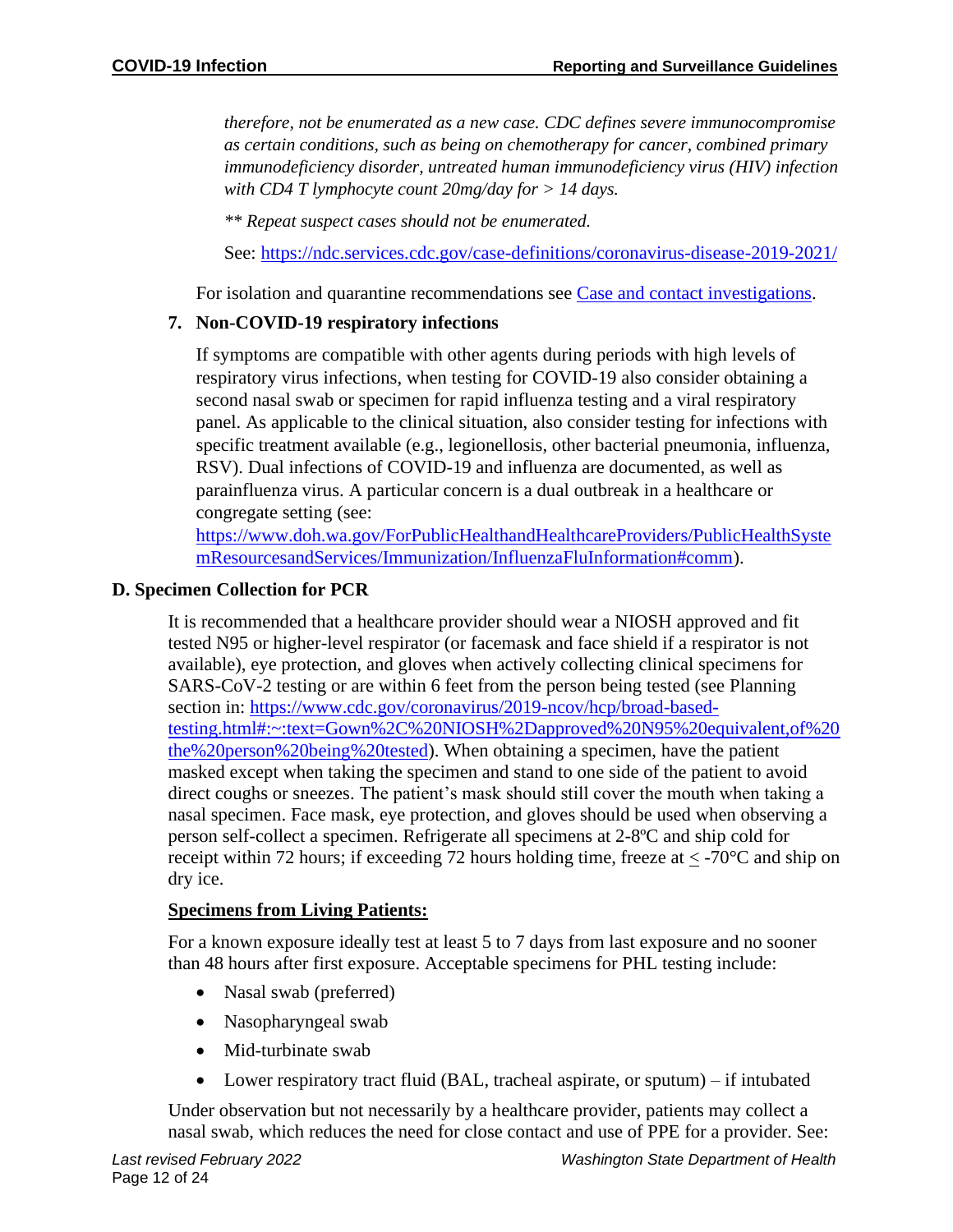[https://www.doh.wa.gov/Portals/1/Documents/1600/coronavirus/Self-](https://www.doh.wa.gov/Portals/1/Documents/1600/coronavirus/Self-SwabNasalCollectionInstructions.pdf)[SwabNasalCollectionInstructions.pdf](https://www.doh.wa.gov/Portals/1/Documents/1600/coronavirus/Self-SwabNasalCollectionInstructions.pdf) and for PPE information: [https://www.doh.wa.gov/Emergencies/COVID19/HealthcareProviders/InfectionPreventio](https://www.doh.wa.gov/Emergencies/COVID19/HealthcareProviders/InfectionPrevention#heading81111) [n#heading81111](https://www.doh.wa.gov/Emergencies/COVID19/HealthcareProviders/InfectionPrevention#heading81111)

See PHL's instructions for specimen collection and submission under COVID-19 at: [https://www.doh.wa.gov/ForPublicHealthandHealthcareProviders/PublicHealthLaborator](https://www.doh.wa.gov/ForPublicHealthandHealthcareProviders/PublicHealthLaboratories/MicrobiologyLabTestMenu) [ies/MicrobiologyLabTestMenu.](https://www.doh.wa.gov/ForPublicHealthandHealthcareProviders/PublicHealthLaboratories/MicrobiologyLabTestMenu) When testing at a commercial or academic laboratory, see their website for collection and submission instructions.

#### **Post-mortem Specimens:**

A medical examiner or coroner can submit specimens directly to CDC. Testing at CDC takes at least four to six weeks. Follow all infection prevention guidance if COVID-19 is possible or confirmed. For details see: [https://www.cdc.gov/coronavirus/2019](https://www.cdc.gov/coronavirus/2019-ncov/hcp/guidance-postmortem-specimens.html) [ncov/hcp/guidance-postmortem-specimens.html](https://www.cdc.gov/coronavirus/2019-ncov/hcp/guidance-postmortem-specimens.html)

**If an autopsy is NOT performed,** collect the following post-mortem specimens:

- Only upper respiratory tract swab: nasopharyngeal swab
- Separate NP swab and OP swab specimens for testing of other respiratory pathogens (e.g., rapid influenza testing and respiratory panel – not at PHL)

**If an autopsy is performed**, collect the following post-mortem specimens:

- Upper respiratory tract: nasopharyngeal swab in viral transport medium (VTM)
- Lower respiratory tract: lung swab from each lung in separate VTM tubes
- Separate clinical specimens for testing of other respiratory pathogens such as influenza and as indicated for other infectious disease testing
- Formalin-fixed autopsy tissues from lung, upper airway, and other major organs (e.g., heart, liver, kidney) as indicated [\(https://www.cdc.gov/coronavirus/2019](https://www.cdc.gov/coronavirus/2019-ncov/hcp/guidance-postmortem-specimens.html#fixed_autopsy_tissue) [ncov/hcp/guidance-postmortem-specimens.html#fixed\\_autopsy\\_tissue](https://www.cdc.gov/coronavirus/2019-ncov/hcp/guidance-postmortem-specimens.html#fixed_autopsy_tissue) )

CDC may request additional specimens, such as serum or stool, in cluster investigations.

# **E. Shipping to PHL**

Store and ship specimens at temperatures indicated above. For details see Coronavirus at: [https://www.doh.wa.gov/ForPublicHealthandHealthcareProviders/PublicHealthLaborator](https://www.doh.wa.gov/ForPublicHealthandHealthcareProviders/PublicHealthLaboratories/MicrobiologyLabTestMenu) [ies/MicrobiologyLabTestMenu](https://www.doh.wa.gov/ForPublicHealthandHealthcareProviders/PublicHealthLaboratories/MicrobiologyLabTestMenu)

Note that PHL require all clinical specimens have **two** patient identifiers, a name **and** a second identifier (e.g., date of birth) on both the specimen label and on the submission form. Due to laboratory accreditation standards, specimens will be rejected for testing if not properly identified. Also include specimen source and collection date.

Specimen submission forms should be completed electronically via QRP. To enroll, contact [wacovidtest@doh.wa.gov](mailto:wacovidtest@doh.wa.gov) or 206-418-5419. Before submitting more than 50 specimens at a time to PHL call 206-418-5419. Along with the patient and submitter names, include the dates of collection and illness onset, race and ethnicity (providing demographic data specified in Coronavirus Aid, Relief, and Economic Security Act), and patient address and phone. Also make sure there is contact information for the submitter.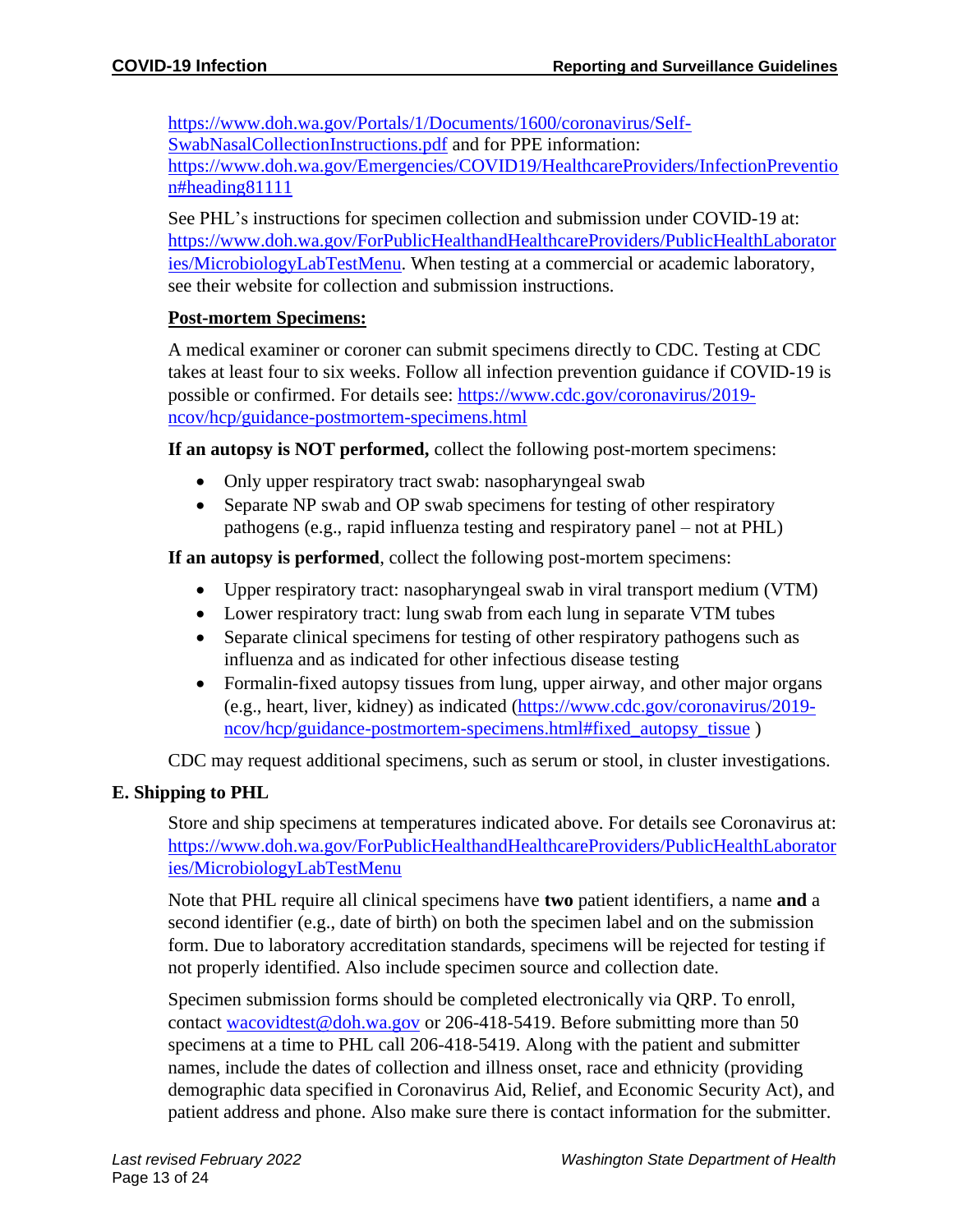#### **F. Free or Low-Cost Testing and Testing Reimbursement**

Free or low-cost testing, regardless of immigration status, is available at many locations: [https://www.doh.wa.gov/Portals/1/Documents/1600/coronavirus/TestingSiteOnlineResou](https://www.doh.wa.gov/Portals/1/Documents/1600/coronavirus/TestingSiteOnlineResources-LHJ.pdf) [rces-LHJ.pdf](https://www.doh.wa.gov/Portals/1/Documents/1600/coronavirus/TestingSiteOnlineResources-LHJ.pdf)

"Health care providers are not required to confirm immigration status prior to submitting claims for reimbursement. Health care providers who have conducted COVID-19 testing of any uninsured individual … may be eligible for claims reimbursement through the program as long as the service(s) provided meet the [coverage](https://coviduninsuredclaim.linkhealth.com/coverage-details.html) and [billing](https://coviduninsuredclaim.linkhealth.com/billing-codes.html) requirements." <https://www.hrsa.gov/coviduninsuredclaim/frequently-asked-questions>

#### **G. Available Commercial Tests for SARS-CoV-2**

A large number of tests including the one in use at PHL have received FDA Emergency Use Authorization. No test has been given FDA approval. For FDA authorizations for diagnostic tests see: [https://www.fda.gov/medical-devices/coronavirus-disease-2019](https://www.fda.gov/medical-devices/coronavirus-disease-2019-covid-19-emergency-use-authorizations-medical-devices/vitro-diagnostics-euas) [covid-19-emergency-use-authorizations-medical-devices/vitro-diagnostics-euas](https://www.fda.gov/medical-devices/coronavirus-disease-2019-covid-19-emergency-use-authorizations-medical-devices/vitro-diagnostics-euas)

# **5. ROUTINE CASE INVESTIGATION**

COVID-19 reporting was first required under emergency rule WAC 246-101-017 effective 8/6/2020. The emergency rule:

- Explicitly designates SARS-CoV-2 (COVID-19) as a notifiable condition
- Requires health care providers, health care facilities, laboratories, and local health jurisdictions to report race, ethnicity, and other essential information for cases or suspected cases of COVID-19
- Requires reporting of negative laboratory results

[https://www.doh.wa.gov/Emergencies/COVID19/HealthcareProviders/ReportingTestRes](https://www.doh.wa.gov/Emergencies/COVID19/HealthcareProviders/ReportingTestResults) [ults](https://www.doh.wa.gov/Emergencies/COVID19/HealthcareProviders/ReportingTestResults)

# **A. Case investigation and contact tracing**

A separate case investigation document is available under Coronavirus: [https://www.doh.wa.gov/ForPublicHealthandHealthcareProviders/NotifiableConditions/Listo](https://www.doh.wa.gov/ForPublicHealthandHealthcareProviders/NotifiableConditions/ListofNotifiableConditions) [fNotifiableConditions](https://www.doh.wa.gov/ForPublicHealthandHealthcareProviders/NotifiableConditions/ListofNotifiableConditions)

#### **B. Outbreak investigations**

See separate outbreak investigation guides for a healthcare setting or non-healthcare workplace[:https://www.doh.wa.gov/ForPublicHealthandHealthcareProviders/NotifiableCond](https://www.doh.wa.gov/ForPublicHealthandHealthcareProviders/NotifiableConditions/ListofNotifiableConditions) [itions/ListofNotifiableConditions](https://www.doh.wa.gov/ForPublicHealthandHealthcareProviders/NotifiableConditions/ListofNotifiableConditions)

Note that a person who is part of one outbreak (e.g., large gathering) who then becomes the index case for a new outbreak (e.g., their workplace) should be entered into WDRS for both outbreaks.

Name an outbreak as: yyyy LHJ COVID-19 facility #. The name should not include identifiers (e.g., family name, teacher name). Use year of onset for the earliest case and add a number only for second and later outbreaks at the same facility (number consecutively, regardless of year of event). Analysis by Department of Health will prevent duplicate counting of cases.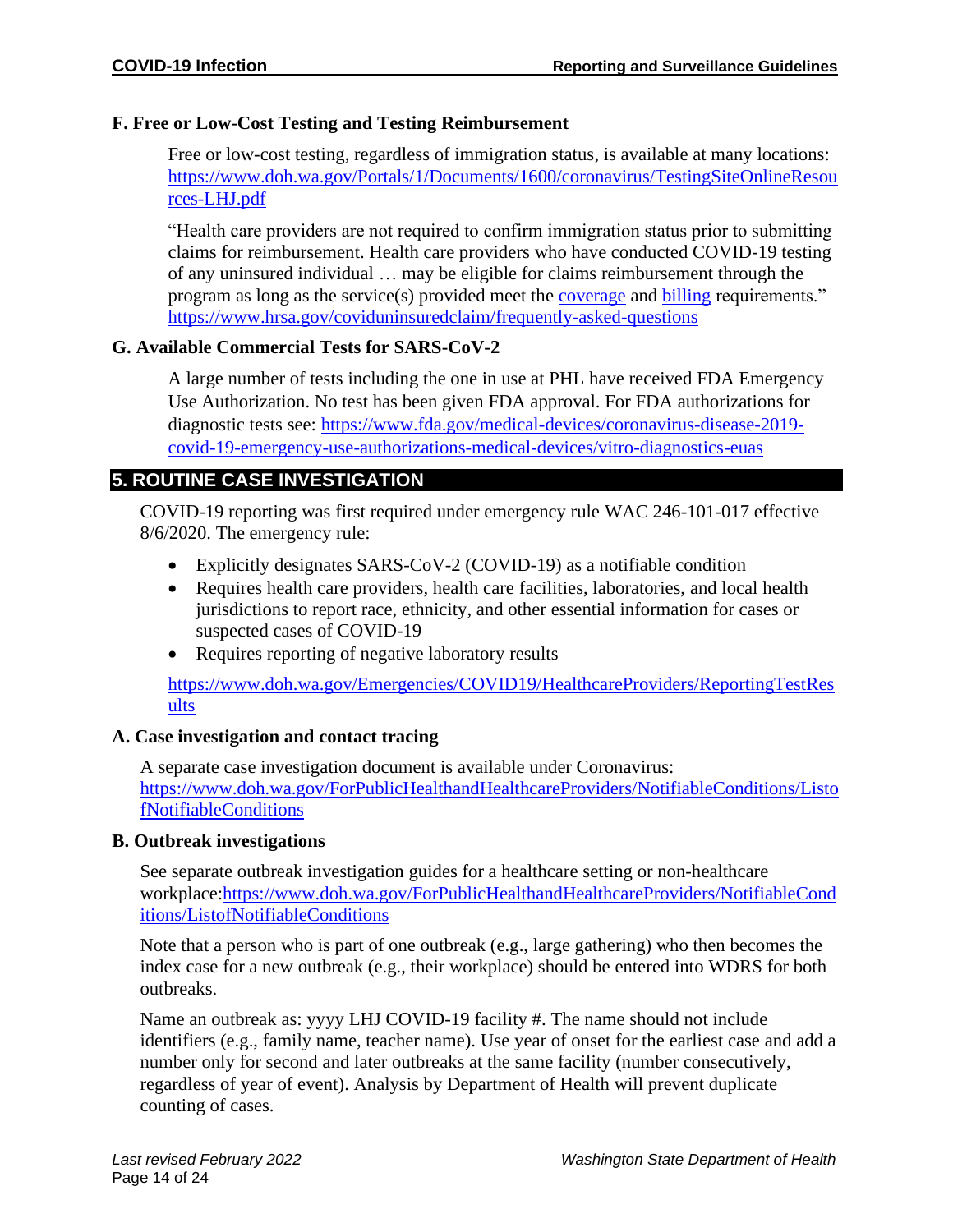- 1. Definitions for COVID-19 outbreaks in various settings
	- a. Long-term care facility, inpatient hospital setting, or outpatient healthcare setting: [https://www.doh.wa.gov/Portals/1/Documents/1600/coronavirus/InterimCOVID-](https://www.doh.wa.gov/Portals/1/Documents/1600/coronavirus/InterimCOVID-HCOutbreak.pdf)[HCOutbreak.pdf](https://www.doh.wa.gov/Portals/1/Documents/1600/coronavirus/InterimCOVID-HCOutbreak.pdf)
	- b. Non-healthcare congregate setting (such as farms, workplaces, places of worship, or restaurants, but not including schools, correctional facilities or community settings)
		- Two or more COVID-19 cases who tested positive by a viral test, AND
		- At least two cases have symptom onsets (or positive test specimen collection dates if asymptomatic) within 14 days of each other, AND
		- Cases were epidemiologically linked in the congregate setting (e.g., casepatients share a work shift or building), AND
		- There is no plausible epidemiological linkage suggesting transmission is more likely to have occurred in another setting (e.g., household) outside of the congregate setting.
	- c. School

K-12 school cluster definition:

- Multiple cases comprising at least 10% of students, teachers, or staff, within a specified core group\*, OR
- At least three (3) cases within a specified core group\* meeting criteria for a school-associated COVID-19 case;

AND

- Cases have symptom onset<sup> $\ddagger$ </sup> or positive test result within 14 days of each other, AND
- Cases were not identified as close contacts of each other in another setting (i.e., household) outside of the school setting

K-12 school outbreak definition:

- Multiple cases comprising at least 10% of students, teachers, or staff, within a specified core group\*, OR
- At least three (3) cases within a specified core group\* meeting criteria for a probable or confirmed school-associated COVID-19 case;

AND

- Cases have symptom onset<sup> $\dagger$ </sup> or positive test result within 14 days of each other, AND
- Cases were not identified as close contacts of each other in another setting (i.e., household) outside of the school setting, AND
- Cases were epidemiologically linked in the school setting or a schoolsanctioned extracurricular activity†

\*A "core group" includes but is not limited to extracurricular activity† , cohort group, classroom, before/after school care, etc.

†A school sanctioned extracurricular activity is defined as a voluntary activity sponsored by the school or local education agency (LEA) or an organization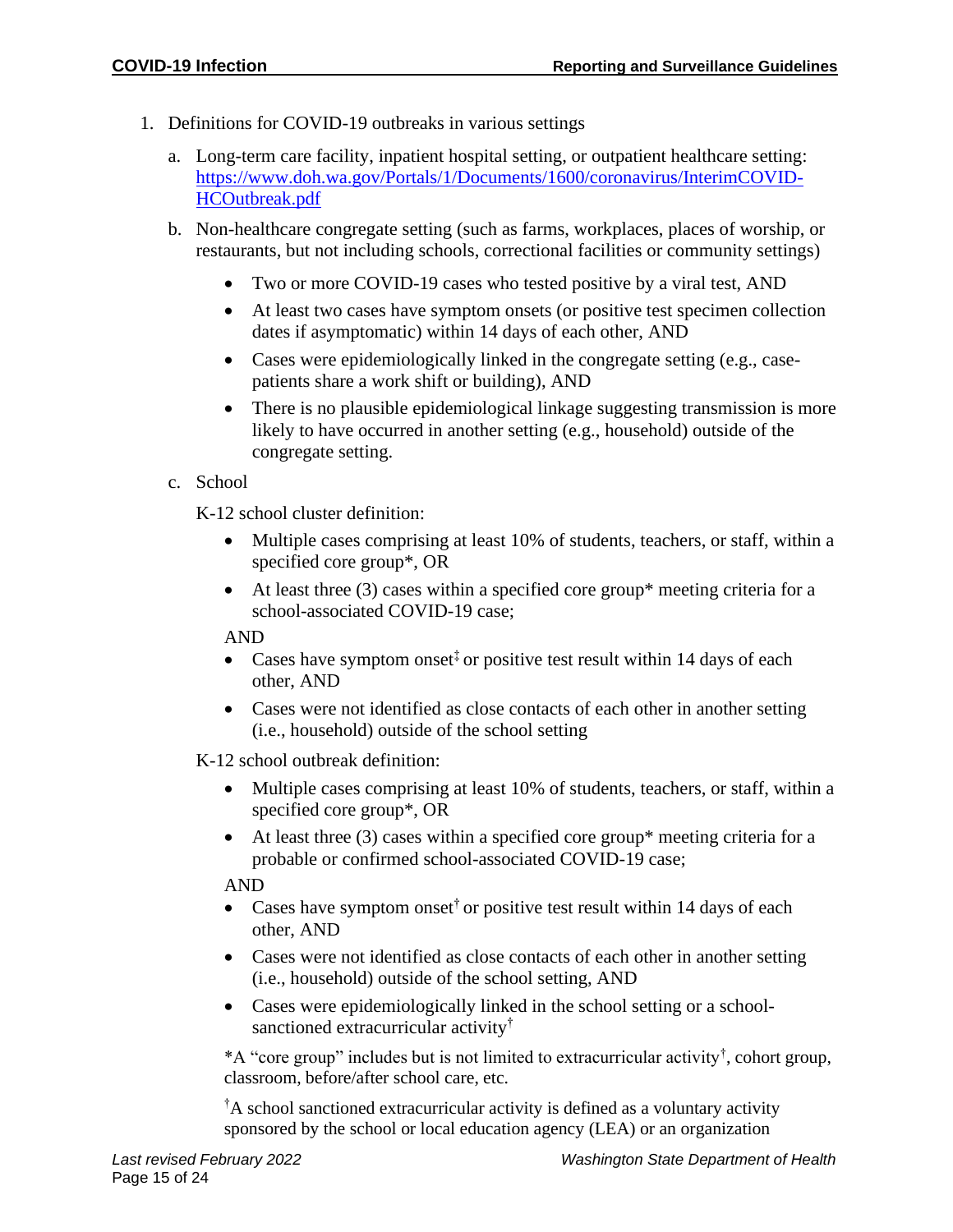sanctioned by the LEA. Extracurricular activities include, but are not limited to, preparation for an involvement in public performance, contests, athletic competitions, demonstrations, displays, and club activities.

‡For onset, use symptom onset date whenever available. If symptom onset date is unknown or if case is asymptomatic, use specimen collection date for the first specimen that tested positive.

See: [https://www.doh.wa.gov/Portals/1/Documents/1600/coronavirus/820-105-](https://www.doh.wa.gov/Portals/1/Documents/1600/coronavirus/820-105-K12Schools2021-2022.pdf) [K12Schools2021-2022.pdf](https://www.doh.wa.gov/Portals/1/Documents/1600/coronavirus/820-105-K12Schools2021-2022.pdf) and [https://www.doh.wa.gov/Portals/1/Documents/1600/coronavirus/820-218-](https://www.doh.wa.gov/Portals/1/Documents/1600/coronavirus/820-218-K12SupplementalRecommendations.pdf) [K12SupplementalRecommendations.pdf](https://www.doh.wa.gov/Portals/1/Documents/1600/coronavirus/820-218-K12SupplementalRecommendations.pdf)

- d. Childcare
	- Two or more COVID-19 cases who tested positive by a [viral test,](https://www.cdc.gov/coronavirus/2019-ncov/symptoms-testing/testing.html) AND
	- At least two cases have symptom onsets (or positive test specimen collection dates if asymptomatic) within 14 days of each other, AND
	- Cases were epidemiologically linked in the childcare setting or a childcareassociated activity (e.g., field trip), AND
	- There is no plausible epidemiological linkage suggesting transmission is more likely to have occurred in another setting (e.g., household) outside of the workplace

See: [https://doh.wa.gov/sites/default/files/2022-02/DOH-OSPI-DYCF-](https://doh.wa.gov/sites/default/files/2022-02/DOH-OSPI-DYCF-SchoolsChildCareGuidance.pdf)[SchoolsChildCareGuidance.pdf](https://doh.wa.gov/sites/default/files/2022-02/DOH-OSPI-DYCF-SchoolsChildCareGuidance.pdf)

- e. Correctional facility (e.g., jail, prison, detention center):
	- Two or more COVID-19 cases who tested positive by a [viral test,](https://www.cdc.gov/coronavirus/2019-ncov/symptoms-testing/testing.html) AND
	- At least two cases have symptom onsets (or positive test specimen collection dates if asymptomatic) within 14 days of each other, AND
	- Cases were epidemiologically linked in the correctional facility (e.g., cases reside in the same living area or work together), AND
	- There is no plausible epidemiological linkage suggesting transmission is more likely to have occurred in another setting (e.g., staff share household) outside of the correctional facility

Incarcerated individual COVID-19 cases occurring in intake separation areas are not included in the definition above unless new COVID-19 transmission is thought to be occurring within the intake separation area or elsewhere in the facility.

- f. Community (includes college housing such as a dormitory or fraternity; large gathering such as a demonstration or rally [note that an event in a stadium or arena are included as a service-providing industry]; and private event such as a wedding or family reunion):
	- Five or more COVID-19 cases who tested positive by a [viral test,](https://www.cdc.gov/coronavirus/2019-ncov/symptoms-testing/testing.html) AND
	- Cases were epidemiologically linked at a community setting (e.g., common event or venue), AND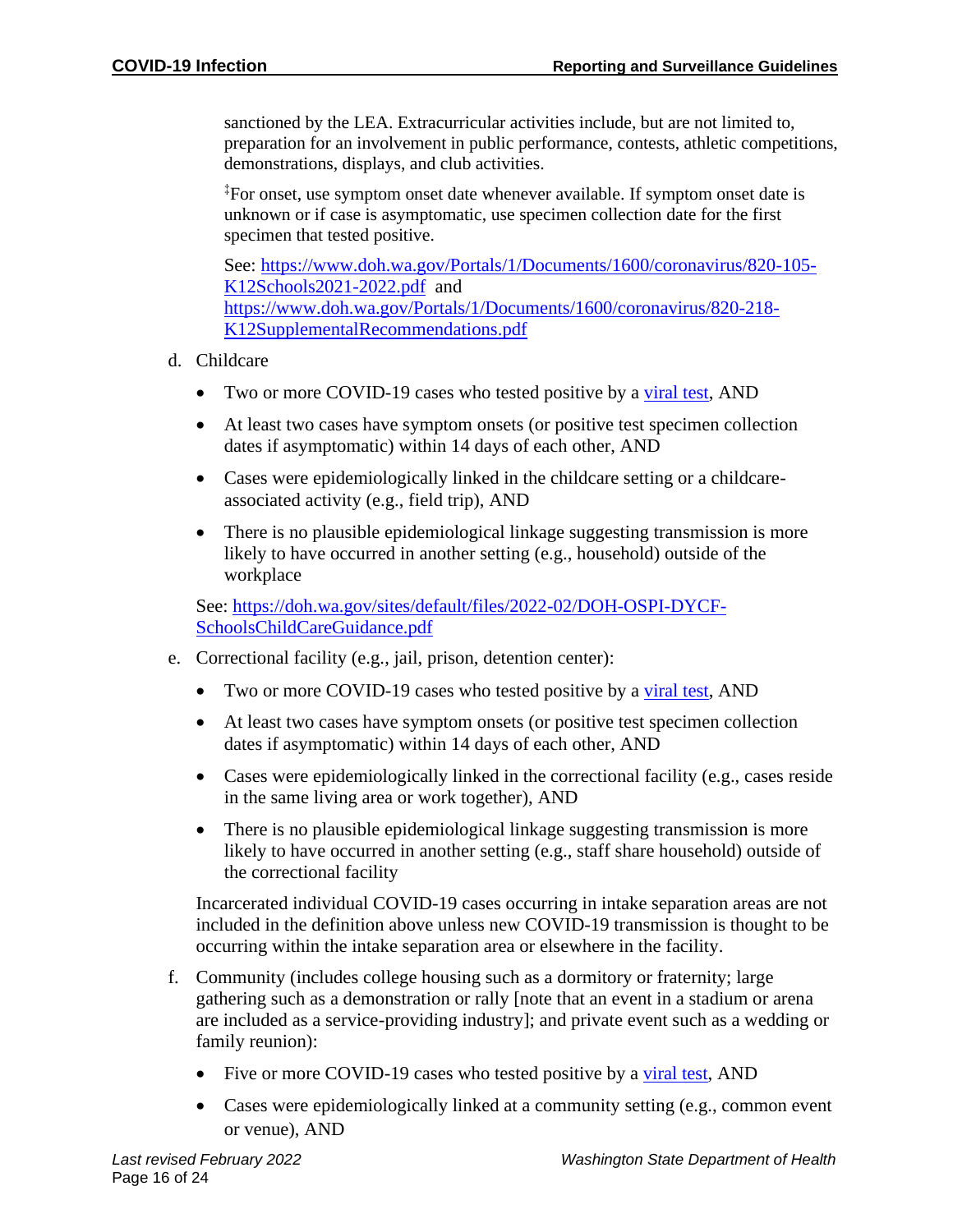- There is no plausible epidemiological linkage suggesting transmission is more likely to have occurred in another setting (e.g., household, workplace) outside of the community setting, AND
- Cases had interactions with each other for a period shorter than 2 days
- 2. Investigation guidance

On the COVID-19 outbreak form only the yellow highlighted fields are essential for entry. The second page is optional to assess whether a site has control measures in place: [https://www.doh.wa.gov/Portals/1/Documents/5100/420-033-ReportForm-COVID19-](https://www.doh.wa.gov/Portals/1/Documents/5100/420-033-ReportForm-COVID19-Outbreak.pdf) [Outbreak.pdf.](https://www.doh.wa.gov/Portals/1/Documents/5100/420-033-ReportForm-COVID19-Outbreak.pdf) Specific outbreak investigation guidance is also available: [https://www.doh.wa.gov/ForPublicHealthandHealthcareProviders/NotifiableConditions/L](https://www.doh.wa.gov/ForPublicHealthandHealthcareProviders/NotifiableConditions/ListofNotifiableConditions) [istofNotifiableConditions](https://www.doh.wa.gov/ForPublicHealthandHealthcareProviders/NotifiableConditions/ListofNotifiableConditions)

3. Reporting investigations

Outbreaks in workplaces or other congregate settings should be reported to DOH. Any of the following means is sufficient to report an outbreak to DOH:

- Create an outbreak event in WDRS and link all outbreak-associated cases. To get needed Outbreak Manager permission contact [covid19wdrsdevs@doh.wa.gov.](mailto:covid19wdrsdevs@doh.wa.gov) Do not link household contacts of outbreak-associated cases or others not actually present at the outbreak setting. A [training video](https://lnks.gd/l/eyJhbGciOiJIUzI1NiJ9.eyJidWxsZXRpbl9saW5rX2lkIjoxMDAsInVyaSI6ImJwMjpjbGljayIsImJ1bGxldGluX2lkIjoiMjAyMDA3MjIuMjQ3Mjc2NzEiLCJ1cmwiOiJodHRwczovL3JlZ2lzdGVyLmdvdG93ZWJpbmFyLmNvbS9yZWNvcmRpbmcvNDg1MDg1NDM5NDg0OTUzNzU1MiJ9.lb9LjF54hRUcexlc3RQEsJ6skJZWA6BG_SHmNbceHpo/s/679457365/br/81358389291-l) (start at minute 9:40) has step-bystep information, slides, and a template for a roster upload OR
- Email a complete [short or full outbreak reporting form](https://www.doh.wa.gov/ForPublicHealthandHealthcareProviders/NotifiableConditions/ListofNotifiableConditions) to [doh-ncov](mailto:doh-ncov-epi@doh.wa.gov)[epi@doh.wa.gov](mailto:doh-ncov-epi@doh.wa.gov) or fax to Communicable Disease Epi 206-364-1060 OR
- Roster upload: complete a line list [Excel file request example or see training video in item (a)] and send to  $\dots$  [doh-ncov-epi@doh.wa.gov](mailto:doh-ncov-epi@doh.wa.gov) for roster upload and WDRS outbreak event ID creation OR
- Report the outbreak by phone to the DOH duty epidemiologist at 206-418-5500.

To create an outbreak event in WDRS, a user with "outbreak manager permissions" can click the  $\leq$  icon. Email [covid19wdrsdevs@doh.wa.gov](mailto:covid19wdrsdevs@doh.wa.gov) for help getting this permission. Name an outbreak cluster using following format (replace italicized items as appropriate, e.g., 2020 MyCounty COVID-19 BigRestaurant) based on the year of first case onset:

2020 *county* COVID-19 *facility\_name facility\_unique\_id<sup>1</sup> cluster\_number<sup>2</sup>*

 $<sup>1</sup>$  facility unique id is only needed for facilities with multiple locations: add city,</sup> street name, or facility number as appropriate

 $2$  number of cluster: only needed if the same facility has repeated clusters in the same year, otherwise name with the new year (2021 *county* COVID-19 *facility*)

Complete the "COVID-19 Outbreak" question package. Do **not** use the "Outbreak/Exposure Information" question package. Critical fields in the COVID-19 Outbreak question package include: Investigation status, accountable county, site name and address, facility type and subtype, and date of first case symptom onset.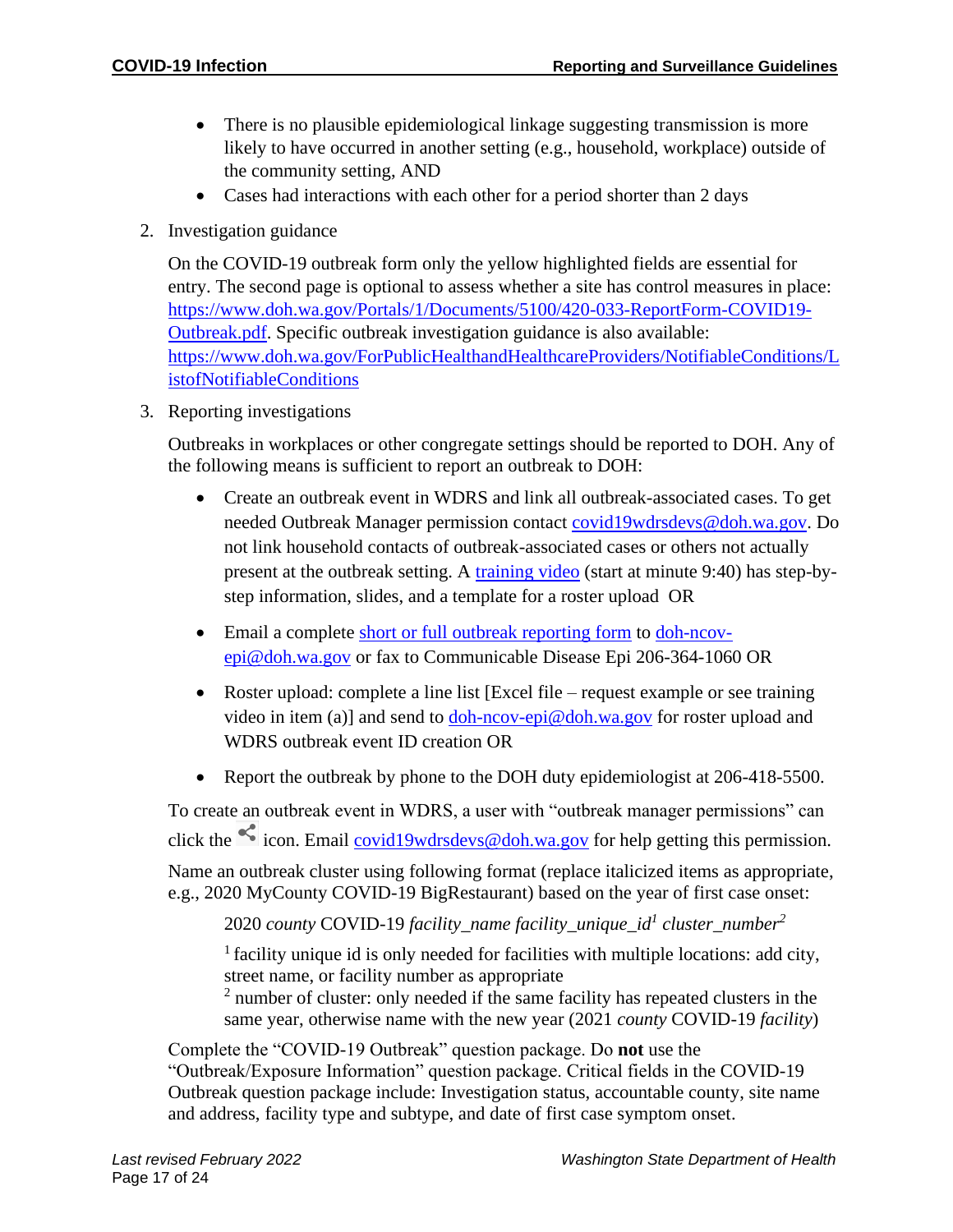Provide information about outbreak cases by linking case events to the outbreak event in WDRS. This can replace completing the case count fields in the "COVID-19 Outbreak" summary question package. Cases arising from secondary transmissions of cases associated with the cluster should not be linked.

To link an existing WDRS case (person) event to the outbreak event (detailed instructions available on the [WDRS User Group SharePoint\)](https://doh.sp.wa.gov/sites/EXT/wdrsuser/Documents/Linking%20cases%20in%20WDRS%20step%20by%20step_07082020.pdf):

- a) Open the outbreak event
- b) Click on **(View)** for 'linked event(s)/contact(s)'
- c) Change operation to 'Link to Existing Event'
- d) Click on button to Select Event
- e) Navigate to the WDRS case (person) by entering name, birthdate or WDRS number and click to select the person
- f) Change Link Type to "Cluster"
- g) Go to bottom of page and click 'Save'
- h) Repeat steps a-f for each WDRS case (person) being linked to the outbreak event

There is an automated roster linking process to link multiple cases to an outbreak event:

• Create a simple 3-column table in a .csv file for one or more outbreaks. Case Event IDs can share an Outbreak Event ID. LinkType should always be "Cluster".



• Send the completed table to [COVID19WDRSDevs@doh.wa.gov.](mailto:COVID19WDRSDevs@doh.wa.gov)

LHJs can contact [coviddata.imt@doh.wa.gov](mailto:coviddata.imt@doh.wa.gov) for notification of cross-border situations and the LHJ data liaison can help notify other counties about outbreaks and cases from the other counties being linked to an outbreak.

Additional resources for outbreak investigations are below:

- An employer must not reveal confidential employee health information [CFR (Code of Federal Regulations) § 1630.14 Medical examinations and inquiries specifically permitted.] [https://www.eeoc.gov/wysk/what-you-should-know](https://www.eeoc.gov/wysk/what-you-should-know-about-covid-19-and-ada-rehabilitation-act-and-other-eeo-laws)[about-covid-19-and-ada-rehabilitation-act-and-other-eeo-laws](https://www.eeoc.gov/wysk/what-you-should-know-about-covid-19-and-ada-rehabilitation-act-and-other-eeo-laws)
- Resources to code facility type and subtype: <https://www.census.gov/naics/> and <https://www.bls.gov/sae/additional-resources/naics-supersectors-for-ces-program.htm>
- Notify Washington Department of Labor and Industries f there is a non-compliant workplace (Venetia Runnion, runy235@LNI, WA.GOV) or if employees are in imminent danger [\(runv235@LNI.WA.GOV](mailto:runv235@LNI.WA.GOV) and [Covid19@lni.ea.gov\)](mailto:Covid19@lni.ea.gov).
- For testing strategies in congregate living settings see: <https://www.cdc.gov/coronavirus/2019-ncov/hcp/broad-based-testing.html>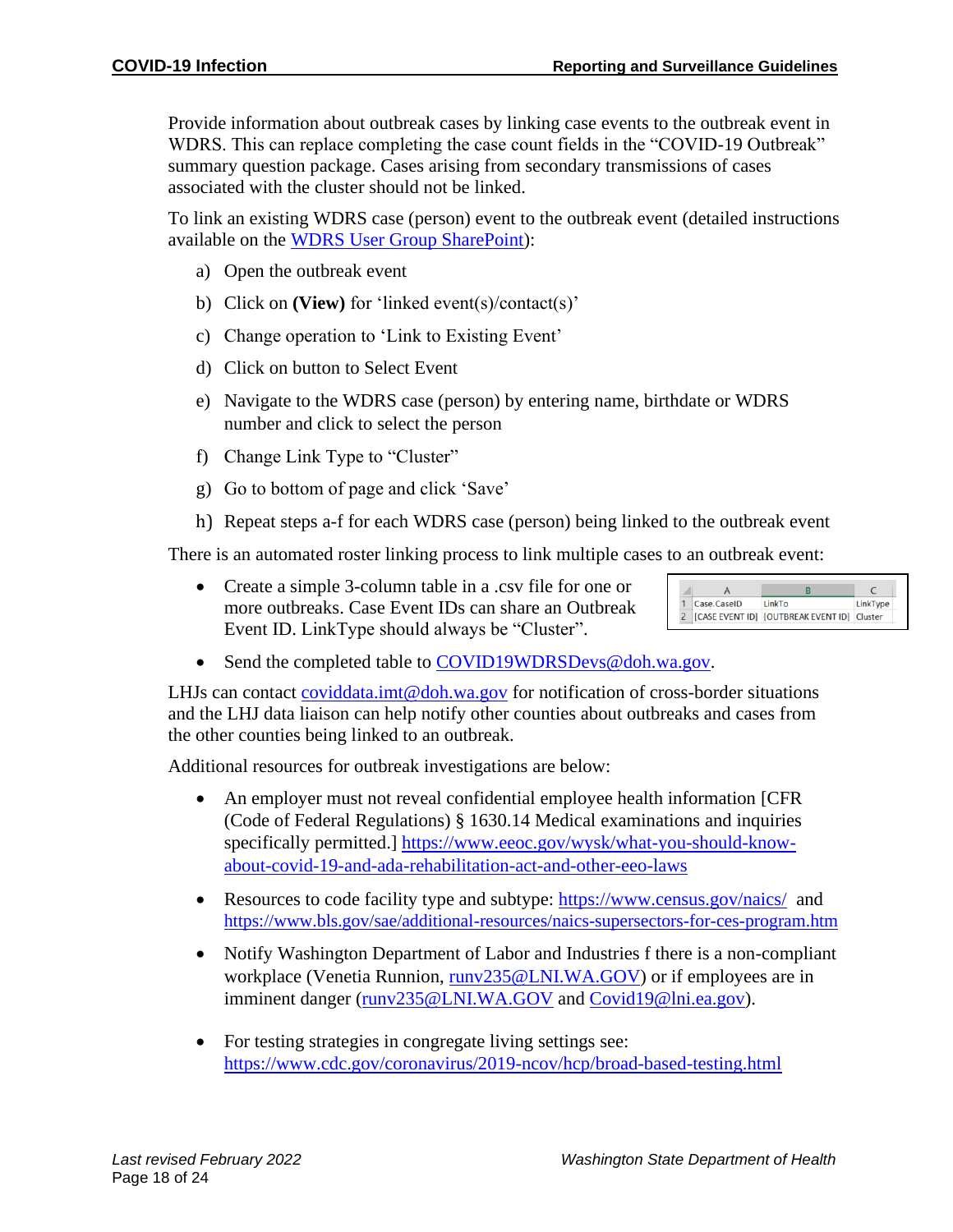# **6. INFECTION PREVENTION**

#### **A. Healthcare Settings**

For the most current information see a list of CDC recommendations related to COVID-19 and healthcare settings, including general infection control, personal protective equipment, and specialty settings (dialysis, long-term care):

[https://www.doh.wa.gov/Portals/1/Documents/1600/coronavirus/COVID-19-](https://www.doh.wa.gov/Portals/1/Documents/1600/coronavirus/COVID-19-InfectionPreventionCDCGuidanceCatalog.pdf) [InfectionPreventionCDCGuidanceCatalog.pdf](https://www.doh.wa.gov/Portals/1/Documents/1600/coronavirus/COVID-19-InfectionPreventionCDCGuidanceCatalog.pdf)

For infection control guidance for healthcare professionals see: <https://www.cdc.gov/coronavirus/2019-nCoV/hcp/infection-control.html> and <https://www.cdc.gov/coronavirus/2019-ncov/hcp/infection-control-recommendations.html>

#### **B. Community-wide Measures**

Governor orders and recommendations as well as local health jurisdiction or municipality regulations may apply in a given area. These may change at the end of June 2021.

For Washington's Roadmap to Recovery Metrics and phased approach to reopening see: https://coronavirus.wa .gov/what-you-need-know/roadmap-recovery-metrics

For the DOH data dashboard see: <https://www.doh.wa.gov/Emergencies/NovelCoronavirusOutbreak2020COVID19/DataDashboard>

General measures are recommended to reduce workplace and community transmission. See: <https://www.cdc.gov/coronavirus/2019-ncov/php/open-america/key-resources.html>and [https://www.cdc.gov/coronavirus/2019-ncov/downloads/php/open-america/community](https://www.cdc.gov/coronavirus/2019-ncov/downloads/php/open-america/community-mitigation-quicklinks.pdf)[mitigation-quicklinks.pdf](https://www.cdc.gov/coronavirus/2019-ncov/downloads/php/open-america/community-mitigation-quicklinks.pdf)

For cleaning recommendations see: [https://www.cdc.gov/coronavirus/2019-ncov/prevent](https://www.cdc.gov/coronavirus/2019-ncov/prevent-getting-sick/disinfecting-your-home.html)[getting-sick/disinfecting-your-home.html](https://www.cdc.gov/coronavirus/2019-ncov/prevent-getting-sick/disinfecting-your-home.html)

For COVID-19 issues related to pets see: [https://www.cdc.gov/coronavirus/2019](https://www.cdc.gov/coronavirus/2019-ncov/downloads/covid-19-pets-prevention.pdf) [ncov/downloads/covid-19-pets-prevention.pdf](https://www.cdc.gov/coronavirus/2019-ncov/downloads/covid-19-pets-prevention.pdf)

#### **1. Workplace measures**

Department of Labor & Industries provides requirements and guidance for preventing COVID-19 in work settings: [https://www.lni.wa.gov/forms-publications/F414-164-](https://www.lni.wa.gov/forms-publications/F414-164-000.pdf) [000.pdf.](https://www.lni.wa.gov/forms-publications/F414-164-000.pdf) For OSHA guidance see: [https://www.osha.gov/Publications/OSHA3990.pdf.](https://www.osha.gov/Publications/OSHA3990.pdf) For workplace information see: [https://www.cdc.gov/coronavirus/2019](https://www.cdc.gov/coronavirus/2019-ncov/community/workplaces-businesses/index.html) [ncov/community/workplaces-businesses/index.html.](https://www.cdc.gov/coronavirus/2019-ncov/community/workplaces-businesses/index.html)

#### **2. Individual actions**

Mask requirements may differ by vaccination status as well as by state or county, and may change with different levels of disease or of viral variants. For Washington State's masking recommendations and current mandates see:

[https://www.doh.wa.gov/Emergencies/COVID19/ClothFaceCoveringsandMasks#heading](https://www.doh.wa.gov/Emergencies/COVID19/ClothFaceCoveringsandMasks#heading85721) [85721](https://www.doh.wa.gov/Emergencies/COVID19/ClothFaceCoveringsandMasks#heading85721) and also check for local recommendations in a county or city.

Masks are currently required indoors for all persons, regardless of vaccination status, in the following indoor settings: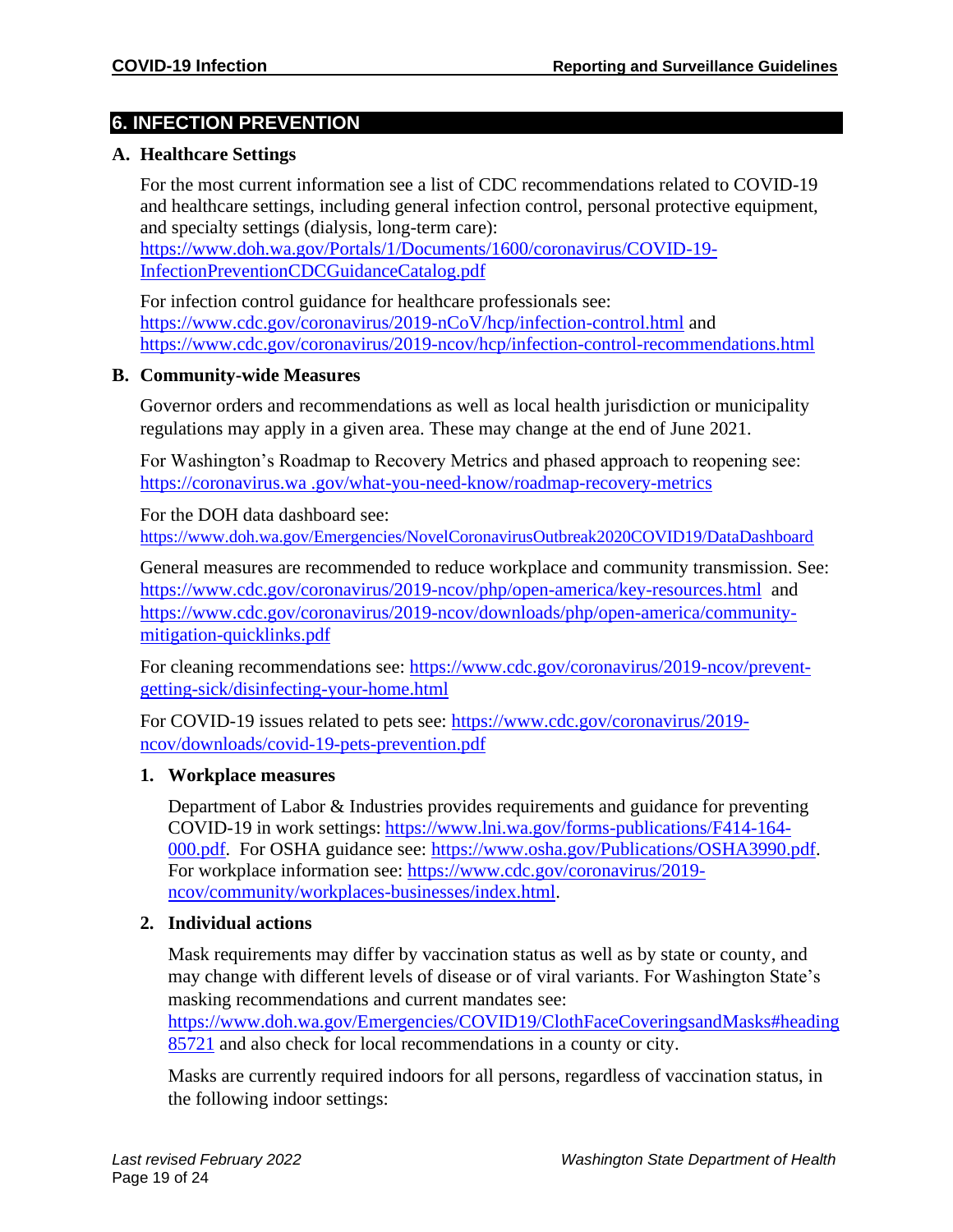- Public transportation and transportation hubs, including airports, bus or ferry terminals, and trains
- Health care settings like hospitals, long-term care facilities, or doctors' offices
- Correctional facility in areas where incarcerated individuals are present or are expected to be present
- Homeless shelters in areas where individuals being served are present or are expected to be present
- Childcare facilities, camps, K-12 schools or other child-focused settings when children are present or expected to be present

Masks are not required in outdoor settings and in specific indoor settings. Masks are not required for children younger than 2 years; children ages 2-4 years unable to wear masks; and persons with any medical, developmental, cognitive, or incapacitating condition that prevent wearing a mask safely. For a list of exemptions see: [https://www.doh.wa.gov/Portals/1/Documents/1600/coronavirus/Secretary\\_of\\_Health\\_Or](https://www.doh.wa.gov/Portals/1/Documents/1600/coronavirus/Secretary_of_Health_Order_20-03_Statewide_Face_Coverings.pdf)

[der\\_20-03\\_Statewide\\_Face\\_Coverings.pdf.](https://www.doh.wa.gov/Portals/1/Documents/1600/coronavirus/Secretary_of_Health_Order_20-03_Statewide_Face_Coverings.pdf) Department of Labor and Industries may have additional requirements (see Workplace measures above).

People who are fully vaccinated no longer need to use a mask or physically distance in any indoor or outdoor setting, except where required by federal, state, local, tribal, or territorial laws, rules, and regulations, including local business and workplace guidances. See above for settings where masks are required for all persons.

Unvaccinated persons including children under 12 years of age are encouraged to use masks in any crowded common setting including outdoors unless all others attending are known to be fully vaccinated.

N95 or KN95 masks offer the most protection. Masks should not have a vent or exhaust port. Gaiters or bandanas should be tightly woven and double layered. Mask effectiveness can be increased by double masking (using a cloth mask over a disposable mask), the use of a mask brace, or knotting and tucking the ear loops of a disposable mask; KN95 or N95 masks should not be combined with other masks. Face shields alone do not substitute for face masks.

In general, maintain social distancing, and use telework or other options if available. Practice respiratory etiquette and frequent hand hygiene, particularly when in public areas. People should **not** attend a gathering if they are in isolation with COVID-19; in quarantine as a close contact of a COVID-19 case; experiencing symptoms of COVID-19; awaiting COVID-19 test results; or at risk of severe illness from COVID-19.

For background see:

[https://www.cdc.gov/coronavirus/2019-ncov/daily-life-coping/participate-in](https://www.cdc.gov/coronavirus/2019-ncov/daily-life-coping/participate-in-activities.html)[activities.html](https://www.cdc.gov/coronavirus/2019-ncov/daily-life-coping/participate-in-activities.html)

<https://www.cdc.gov/mmwr/volumes/70/wr/mm7007e1.htm>

[https://www.cdc.gov/coronavirus/2019-ncov/science/science-briefs/masking-science](https://www.cdc.gov/coronavirus/2019-ncov/science/science-briefs/masking-science-sars-cov2.html)[sars-cov2.html](https://www.cdc.gov/coronavirus/2019-ncov/science/science-briefs/masking-science-sars-cov2.html)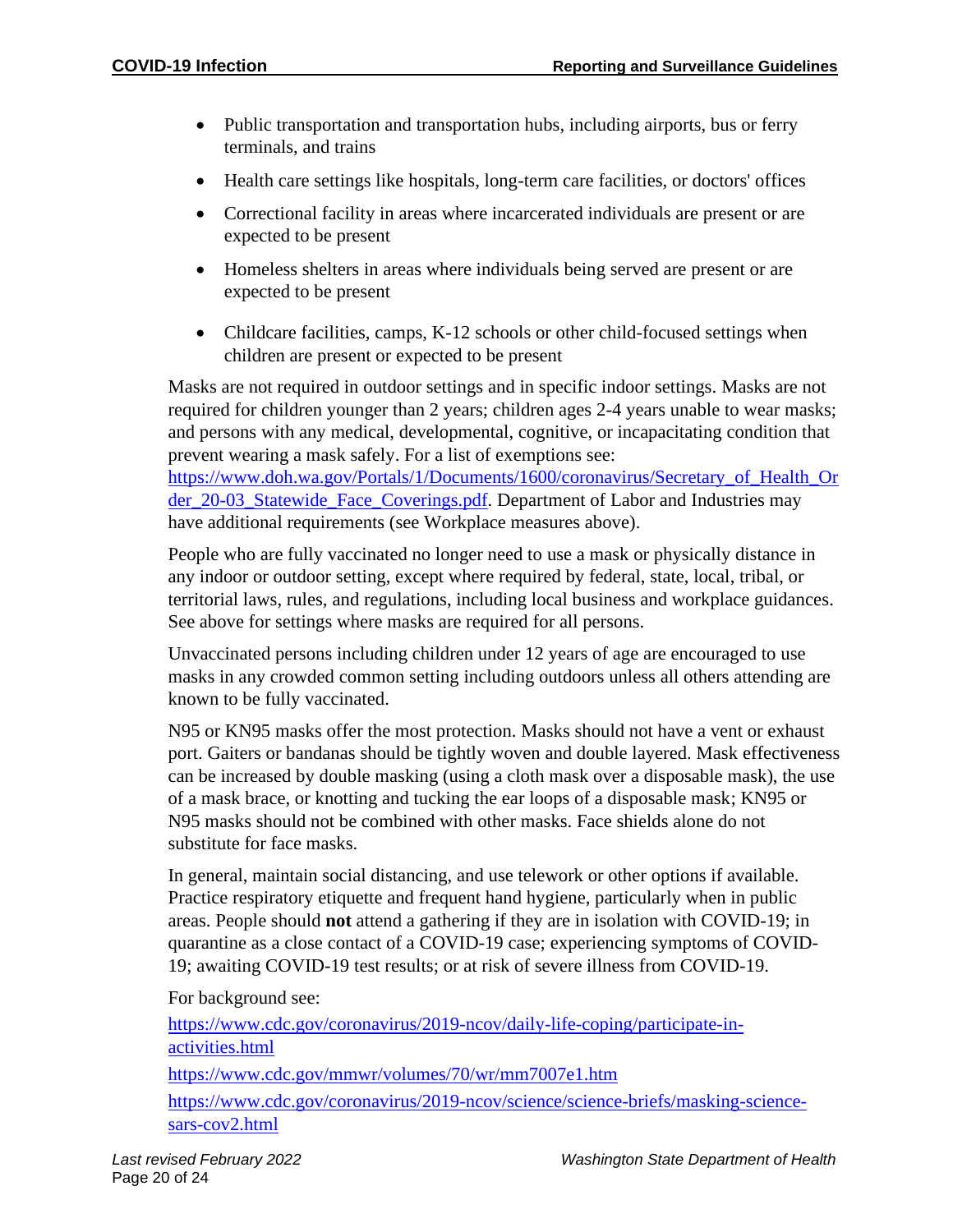For recommendations about mask use after vaccination see:

<https://www.cdc.gov/coronavirus/2019-ncov/vaccines/fully-vaccinated-guidance.html> <https://www.cdc.gov/coronavirus/2019-ncov/vaccines/fully-vaccinated.html>

For recommendations about choice and handling of masks see:

<https://www.cdc.gov/coronavirus/2019-ncov/your-health/effective-masks.html>

[https://www.cdc.gov/coronavirus/2019-ncov/prevent-getting-sick/about-face](https://www.cdc.gov/coronavirus/2019-ncov/prevent-getting-sick/about-face-coverings.html)[coverings.html](https://www.cdc.gov/coronavirus/2019-ncov/prevent-getting-sick/about-face-coverings.html)

[https://www.cdc.gov/coronavirus/2019-ncov/prevent-getting-sick/how-to-wear-cloth](https://www.cdc.gov/coronavirus/2019-ncov/prevent-getting-sick/how-to-wear-cloth-face-coverings.html)[face-coverings.html](https://www.cdc.gov/coronavirus/2019-ncov/prevent-getting-sick/how-to-wear-cloth-face-coverings.html)

<https://www.cdc.gov/coronavirus/2019-ncov/prevent-getting-sick/types-of-masks.html>

For local health jurisdictions to order PPE see: [https://www.doh.wa.gov/AboutUs/ProgramsandServices/EmergencyPreparednessandRes](https://www.doh.wa.gov/AboutUs/ProgramsandServices/EmergencyPreparednessandResponse/PPEBackstop) [ponse/PPEBackstop](https://www.doh.wa.gov/AboutUs/ProgramsandServices/EmergencyPreparednessandResponse/PPEBackstop)

Stay home if fever, cough or other [symptoms](https://www.cdc.gov/coronavirus/2019-ncov/symptoms-testing/symptoms.html) of COVID-19 develop. Keep apart from others (if possible, use separate sleeping and bathroom areas). Do not share dishes, towels, or bedding. Before visiting a healthcare setting, tell them of any fever or respiratory symptoms.

Persons with consistent symptoms, in isolation after a positive test, or in quarantine due to exposure to COVID-19 should not travel outside the home except to seek medical care.

For home cleaning see: [https://www.cdc.gov/coronavirus/2019-ncov/prevent-getting](https://www.cdc.gov/coronavirus/2019-ncov/prevent-getting-sick/disinfecting-your-home.html)[sick/disinfecting-your-home.html](https://www.cdc.gov/coronavirus/2019-ncov/prevent-getting-sick/disinfecting-your-home.html)

# **C. Travel Measures**

Staying home is the best way to avoid COVID-19 exposure. Delay travel until up to date with COVID-19 vaccination. Precautions such as mask use, social distancing, and hand hygiene are recommended for any trip away from home. Mask are required on public transportation within the country including airplanes, ships, ferries, trains, subways, taxis, or ride-share, except for outdoor areas of conveyances or at outdoor transportation hubs: <https://www.cdc.gov/coronavirus/2019-ncov/travelers/face-masks-public-transportation.html>

If experiencing symptoms consistent with COVID-19, testing positive for COVID-19, or quarantining due to exposure to COVID-19, follow CDC recommendations for travel: [https://www.cdc.gov/coronavirus/2019-ncov/travelers/travel-during-covid19.html.](https://www.cdc.gov/coronavirus/2019-ncov/travelers/travel-during-covid19.html)

Those planning travel should check for all travel requirements and recommendations: <https://www.cdc.gov/coronavirus/2019-ncov/travelers/travel-during-covid19.html> <https://www.cdc.gov/coronavirus/2019-ncov/travelers/international-travel/index.html> <https://www.cdc.gov/coronavirus/2019-ncov/travelers/testing-international-air-travelers.html> <https://www.cdc.gov/coronavirus/2019-ncov/vaccines/fully-vaccinated.html>

Those planning travel should be fully vaccinated. Bring sufficient masks and supplies for travel. Testing may be required to enter other countries. For travel within the United States, fully vaccinated travelers do not need testing before travel or after travel and do not need to self-quarantine after travel. Routine precautions should continue including use of masks.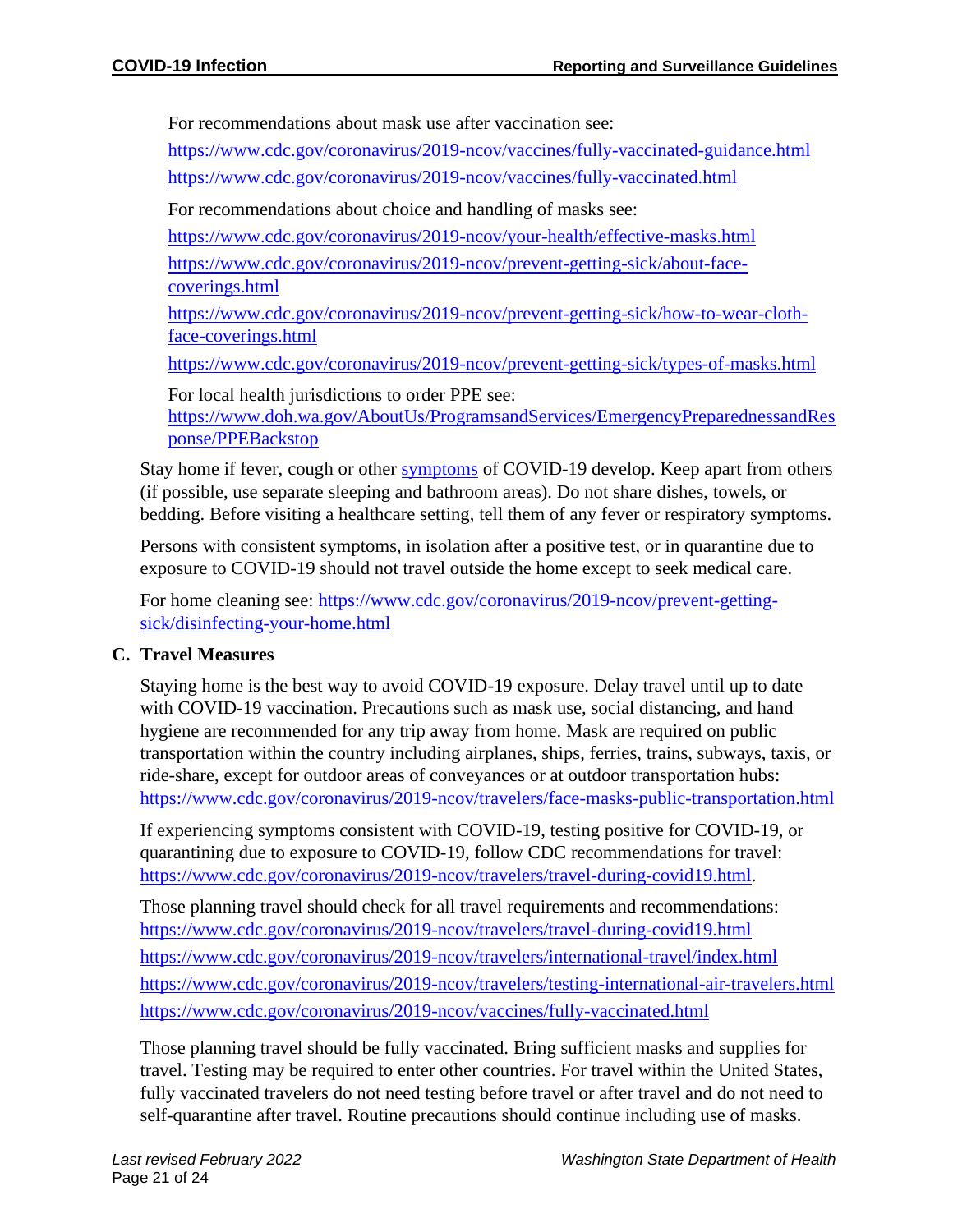Travelers with positive results who indicate they intend to travel or who refuse to provide proof of cancellation should be placed on a do-not-board/lookout list. DGMQ can request that the airline waive cancellation and rebooking fees for such travelers. The list blocks boarding on any flight within or through the United States

[\(https://www.cdc.gov/quarantine/travel-restrictions.html\)](https://www.cdc.gov/quarantine/travel-restrictions.html). TSA and US Customs and Border Protection administer the list to intercept the person at any US land or maritime crossing who meets these criteria:

Known or believed to be infectious with, or at risk for, a serious contagious disease that poses a public health threat to others during travel; **and** any one of the following applies:

- **Not** aware of diagnosis or **not** following public health recommendations, **OR**
- Likely to travel on a commercial flight involving the United States or travel internationally by any means; **OR**
- Need to issue travel restriction to respond to a public health outbreak or to help enforce a public health order.

# **ADDITIONAL RESOURCES**

#### **Public Health Guidance for Healthcare Providers:**

[https://www.doh.wa.gov/Emergencies/NovelCoronavirusOutbreak2020COVID19/Healthcare](https://www.doh.wa.gov/Emergencies/NovelCoronavirusOutbreak2020COVID19/HealthcareProviders) [Providers](https://www.doh.wa.gov/Emergencies/NovelCoronavirusOutbreak2020COVID19/HealthcareProviders) and<https://www.cdc.gov/coronavirus/2019-nCoV/hcp/index.html>

#### **Public Health Guidance for Businesses and Other Sites**

Recommendations (general, businesses and workers, school, childcare, and farm and agricultural workers):

[https://www.doh.wa.gov/Emergencies/NovelCoronavirusOutbreak2020COVID19/Resources](https://www.doh.wa.gov/Emergencies/NovelCoronavirusOutbreak2020COVID19/ResourcesandRecommendations) [andRecommendations](https://www.doh.wa.gov/Emergencies/NovelCoronavirusOutbreak2020COVID19/ResourcesandRecommendations)

Centers for Disease Control and Prevention (CDC) guidance materials for multiple settings including workplaces, schools, child care, colleges, and gatherings and community events: <https://www.cdc.gov/coronavirus/2019-ncov/community/index.html>

For overall Labor & Industry recommendations see: [https://www.lni.wa.gov/safety](https://www.lni.wa.gov/safety-health/safety-topics/topics/coronavirus)[health/safety-topics/topics/coronavirus](https://www.lni.wa.gov/safety-health/safety-topics/topics/coronavirus)

Confidential L&I consultations: [https://www.lni.wa.gov/safety-health/preventing-injuries](https://www.lni.wa.gov/safety-health/preventing-injuries-illnesses/request-consultation/)[illnesses/request-consultation/](https://www.lni.wa.gov/safety-health/preventing-injuries-illnesses/request-consultation/)

#### **Guidance for Public Queries**

Some of the documents below are available in multiple languages:

<https://www.doh.wa.gov/Portals/1/Documents/1600/coronavirus/COVIDcasepositive.pdf>

<https://www.doh.wa.gov/Portals/1/Documents/1600/coronavirus/COVIDexposed.pdf>

<https://www.doh.wa.gov/Emergencies/NovelCoronavirusOutbreak2020/HealthEducation>

[https://www.doh.wa.gov/Emergencies/NovelCoronavirusOutbreak2020COVID19/Frequently](https://www.doh.wa.gov/Emergencies/NovelCoronavirusOutbreak2020COVID19/FrequentlyAskedQuestions) **[AskedQuestions](https://www.doh.wa.gov/Emergencies/NovelCoronavirusOutbreak2020COVID19/FrequentlyAskedQuestions)** 

**Health disparities:** [COVID-19 Racial and Ethnic Disparities \(cdc.gov\)](https://www.cdc.gov/coronavirus/2019-ncov/community/health-equity/racial-ethnic-disparities/index.html?ACSTrackingID=USCDC_2067-DM45255&ACSTrackingLabel=Winter%20Holidays%20%7C%20COVID-19&deliveryName=USCDC_2067-DM45255)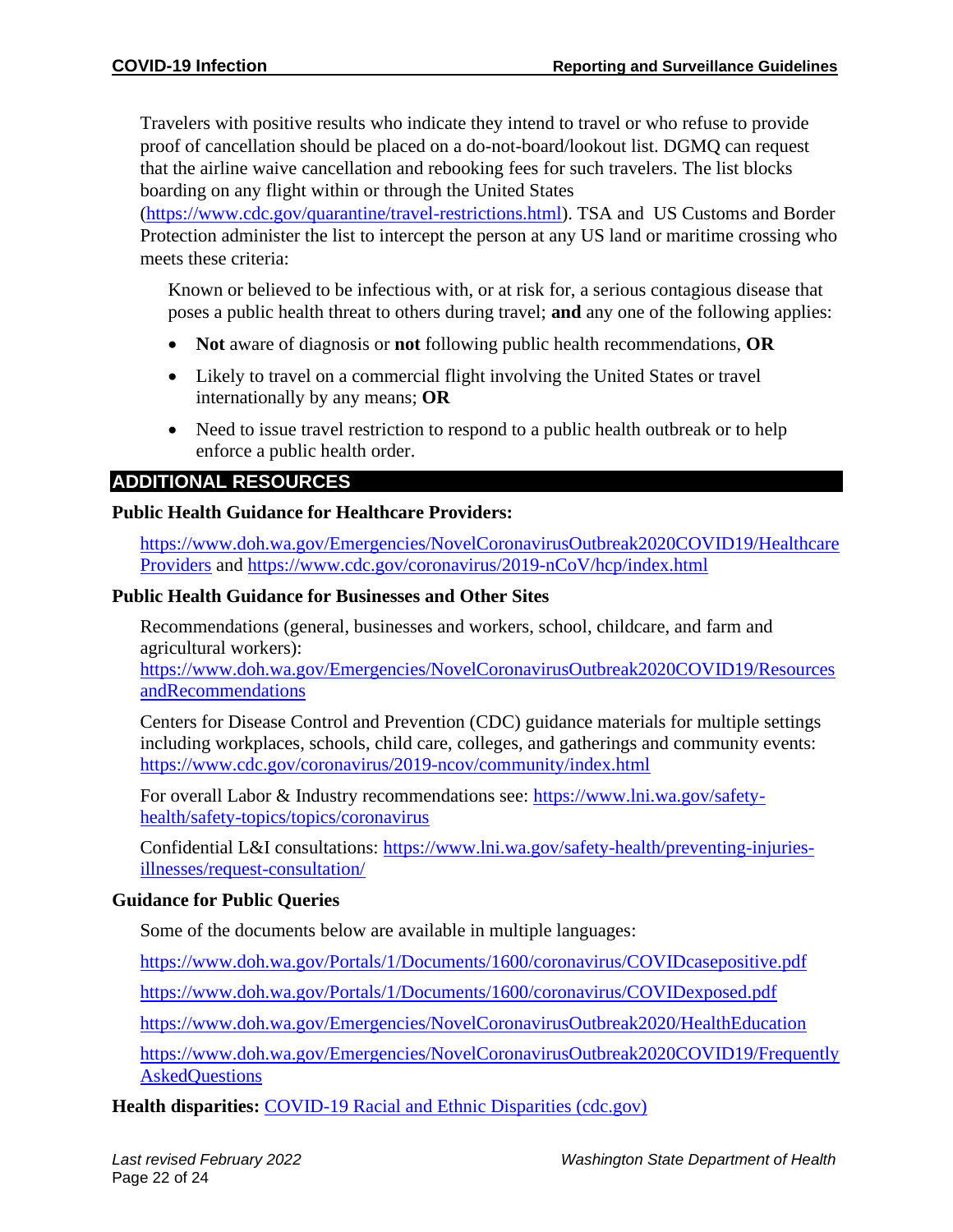# **ACKNOWLEDGEMENTS**

This document was created from information from the Centers for Disease Control and Prevention:<https://www.cdc.gov/coronavirus/2019-nCoV/index.html>

# **UPDATES**

**May 2020:** document created

**June 5, 2020:** Appendix 2 added

**June 16, 2020:** LTC outbreak definition expanded to include single case among resident or staff

- **July 26, 2020**: added symptoms and complications; added comments of use of cloth masks in the definition of a close contact and in Appendices; self-collection of nasal swabs allowed without medical provider observation; added information for sources of free or low cost testing; added information about homelessness; changed return to work criteria; updated discontinuation of transmission-based precautions in healthcare settings; limited contact tracing for Probable cases to household members; ending isolation and quarantine added to Appendix 1 Section D; expanded Appendix 2
- **August 13, 2020**: case definition (Section 3) includes new olfactory disorder or new taste disorder as a consistent symptom, case definition includes presumptive laboratory evidence as antigen test in respiratory specimen, case definition includes antibody test or detection of antigen by immunocytochemistry in autopsy specimen as supportive laboratory evidence, presumptive laboratory evidence (positive antigen) alone is sufficient for a Probable classification, case definition epi linkage no longer includes travel or residence to an area with sustained ongoing transmission; added specific approach for a suspected false positive result (Section 4A); added details about reinfection (Section 4A); includes new reporting requirements in WAC 246-101-017 (Section 5); updated ending transmission-based precautions (Section 6B); updated recommendations for ending isolation (Appendix 1 Section D)
- **August 25, 2020**: case definition (Section 3) includes new olfactory disorder or new taste disorder as a consistent symptom, case definition includes presumptive laboratory evidence as antigen test in respiratory specimen, case definition includes antibody test or detection of antigen by immunocytochemistry in autopsy specimen as supportive laboratory evidence, presumptive laboratory evidence (positive antigen) alone is sufficient for a Probable classification, case definition epi linkage no longer includes travel or residence to an area with sustained ongoing transmission; expanded case investigation for a Probable case with an antigen positive test results to be the same as for a Confirmed case; CDC dropped the recommendation that returning international travelers have a 14 day quarantine period.
- **October 9, 2020**: specified that laboratories should report negative results; LHJ outbreak reporting options added (Section 1C4); Section 2 updated information on potential airborne transmission and on recurrent infection; updated information on animal infections; Section 4B interpretation of laboratory tests includes potential false positive and false negative results, investigating a case of potential reinfection, and optimal timing for specimen collection; Infection Prevention from Section 5 was separated into a new document; outbreak definitions were summarized in Section 5B; Section 6 specified that incoming international travelers do not need public health monitoring; Appendices on case investigation and on long-term care or workplace cluster investigation were separated into new documents.
- **November 3, 2020**: Section 2 specifies contagious period; close contact specified as *cumulative* 15 minutes of contact *over 24 hours*; Section 4C update for investigation of a reinfection; section 5B school outbreak definition change to include the definition of a close contact
- **December 11, 2020:** Section 2I includes contact information for acquiring non-vaccine therapeutics; Section 4B adds link to CDC algorithm for PCR follow-up testing of antigen results; Section 4C3 added to include CDC recommendations for confirmatory testing; Section 4C4 about delays between symptoms and testing was shortened and clarified; Section 4C7 summarizes investigation of suspected reinfection; Section 6B has updated community-wide and prevention measures in Washington – Section 6B2 states face shields are not masks, cloth masks are not medical grade protection, and the risk of a gathering should be evaluated; Section 6C updates travel measures with CDC recommendation for international travelers to test before and after travel and to self-quarantine, and for domestic travelers to consider testing